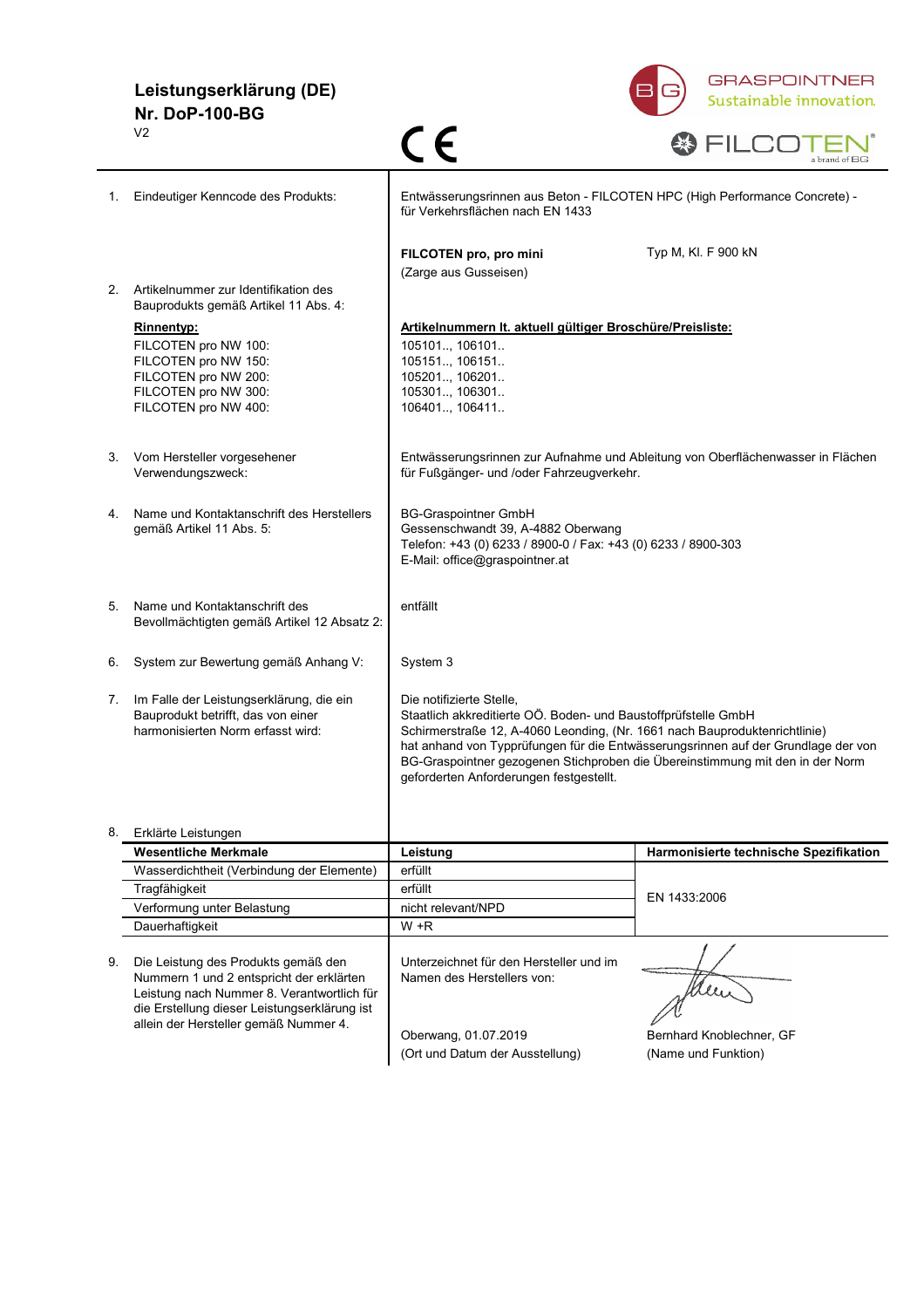# **Prohlášení o vlastnostech No. DoP-100-BG**



|    | V <sub>2</sub>                                                                                                                                                       | C E                                                                                                                                                                                                                                                                                                                                                             | a brand of BG                                |
|----|----------------------------------------------------------------------------------------------------------------------------------------------------------------------|-----------------------------------------------------------------------------------------------------------------------------------------------------------------------------------------------------------------------------------------------------------------------------------------------------------------------------------------------------------------|----------------------------------------------|
| 1. | Popis výrobku:                                                                                                                                                       | Odvodňovací žlaby z betonu - FILCOTEN HPC (High Performance Concrete) -<br>pro komunikace dle normy EN 1433                                                                                                                                                                                                                                                     |                                              |
| 2. | Typy-, šarže- sériová čísla nebo jiné                                                                                                                                | FILCOTEN pro, pro mini<br>(s litinový rám)                                                                                                                                                                                                                                                                                                                      | Typ M, KI. F 900 kN                          |
|    | označení stavebního produktu podle řád. 11<br>odst. 4:                                                                                                               |                                                                                                                                                                                                                                                                                                                                                                 |                                              |
|    | <u>Typ žlabu:</u><br>FILCOTEN pro NW 100:<br>FILCOTEN pro NW 150:<br>FILCOTEN pro NW 200:<br>FILCOTEN pro NW 300:<br>FILCOTEN pro NW 400:                            | Císla artiklu dle aktuálně platného katalogu/ceníku:<br>105101, 106101<br>105151, 106151<br>105201, 106201<br>105301, 106301<br>106401., 106411.                                                                                                                                                                                                                |                                              |
| 3. | Výrobcem stanovený účel použití nebo<br>účely použití stavebního produktu:                                                                                           | Odvodňovací žlaby jsou určené pro sběr a odvádění povrchové vody z ploch pro<br>chodce a rovněž dopravních komunikací.                                                                                                                                                                                                                                          |                                              |
| 4. | Jméno, zapsané obchodní značky a<br>kontaktní údaje výrobce podle řádku 11 odst.<br>5.                                                                               | <b>BG-Graspointner GmbH</b><br>Gessenschwandt 39, A-4882 Oberwang<br>Telefon: +43 (0) 6233 / 8900-0 / Fax: +43 (0) 6233 / 8900-303<br>E-Mail: office@graspointner.at                                                                                                                                                                                            |                                              |
| 5. | Případné jméno a kontaktní údaje<br>zplnomocněnce, který je podle řád.12 odst.2<br>pověřený:                                                                         | odpadá                                                                                                                                                                                                                                                                                                                                                          |                                              |
| 6. | Systém nebo systémy podle dodatku V:                                                                                                                                 | systém 3                                                                                                                                                                                                                                                                                                                                                        |                                              |
| 7. | Prohlášení o vlastnostech, které se týká<br>stavebního produktu dle harmonizované<br>normy:                                                                          | akreditované místo:<br>Státní akreditovaná zkušebna, OÖ. Boden- und Baustoffprüfstelle GmbH<br>Schirmerstraße 12, A-4060 Leonding (Nr. 1661 podle směrnice pro stavební výrobky)<br>na základě typových zkoušek odvodňovacích žlabů a na základě provedených zkoušek<br>BG Graspointner namátkových vzorků potvrzuje soulad s požadavky stano-venými<br>normou. |                                              |
|    | 8. Prohlášení o vlastnostech:                                                                                                                                        |                                                                                                                                                                                                                                                                                                                                                                 |                                              |
|    | charakteristika                                                                                                                                                      | výkon                                                                                                                                                                                                                                                                                                                                                           | harmonizovaná technická specifikace          |
|    | vodotěsnost (spojení elementů)                                                                                                                                       | splněno                                                                                                                                                                                                                                                                                                                                                         |                                              |
|    | únosnost                                                                                                                                                             | splněno                                                                                                                                                                                                                                                                                                                                                         | EN 1433:2006                                 |
|    | deformace při zatížení                                                                                                                                               | nerelevantní/NPD                                                                                                                                                                                                                                                                                                                                                |                                              |
|    | odolnost                                                                                                                                                             | $W + R$                                                                                                                                                                                                                                                                                                                                                         |                                              |
| 9. | Výkon výrobku podle č. 1 a 2 odpovídá<br>prohlášení o vlastnostech dle č.8. Odpovědný<br>za vystavení tohoto proh-lášení o<br>vlastnostech je sám výrobce podle č.4: | Podepsáno za výrobce a ve jménu<br>výrobce:                                                                                                                                                                                                                                                                                                                     |                                              |
|    |                                                                                                                                                                      | Oberwang, 01.07.2019<br>(místo a datum vystavení)                                                                                                                                                                                                                                                                                                               | Bernhard Knoblechner, GF<br>(jméno a funkce) |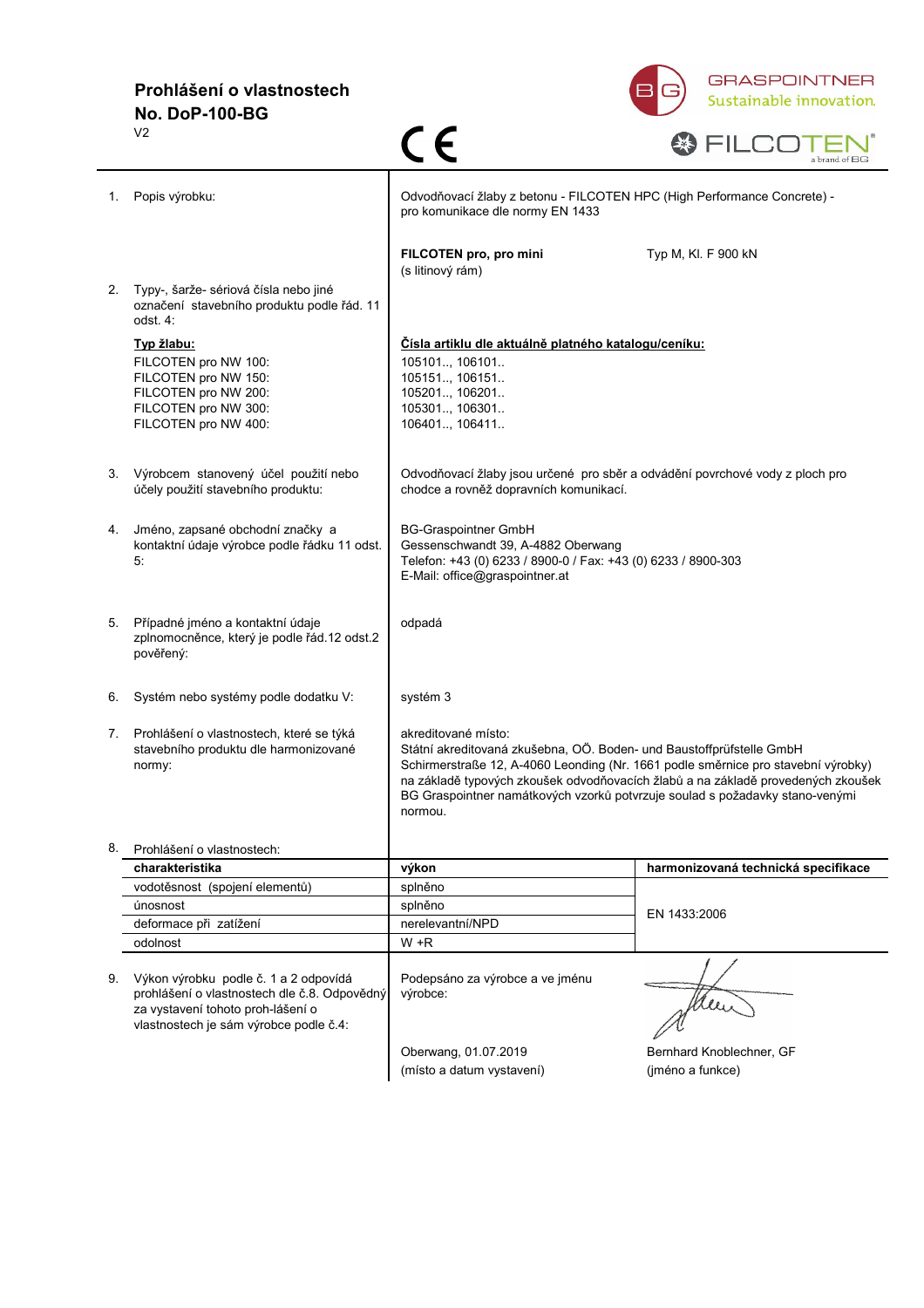**Declaration of performance (DK) No. DoP-100-BG**



|    | V <sub>2</sub>                                                                                                                                                                                                                    | C E                                                                                                                                                                                                                                                                                                                                        | a brand of BG                                             |
|----|-----------------------------------------------------------------------------------------------------------------------------------------------------------------------------------------------------------------------------------|--------------------------------------------------------------------------------------------------------------------------------------------------------------------------------------------------------------------------------------------------------------------------------------------------------------------------------------------|-----------------------------------------------------------|
|    | 1. Unik identifikatonskode af produkttype:                                                                                                                                                                                        | Afvandingsrende af beton - FILCOTEN HPC (High Performance Concrete) -<br>for kørebaner og gangarealer i henhold til EN 1433                                                                                                                                                                                                                |                                                           |
| 2. | Type, batch eller serienummer, der kræves i                                                                                                                                                                                       | FILCOTEN pro, pro mini<br>(med kantforstærkning i støbejern)                                                                                                                                                                                                                                                                               | Type M, Belastningsklasse F 900 kN                        |
|    | henhold til artikel 11, stk. 4:<br><u>rende-type:</u><br>FILCOTEN pro NW 100:<br>FILCOTEN pro NW 150:<br>FILCOTEN pro NW 200:<br>FILCOTEN pro NW 300:<br>FILCOTEN pro NW 400:                                                     | varenummer i henhold til gældende brochure/prisliste:<br>105101, 106101<br>105151, 106151<br>105201, 106201<br>105301, 106301<br>106401, 106411                                                                                                                                                                                            |                                                           |
| З. | Anvendelsesområder:                                                                                                                                                                                                               | Afvandingsrender til kørebaner og gangarealer                                                                                                                                                                                                                                                                                              |                                                           |
| 4. | Navn, registreret firmanavn eller registreret<br>varemærke og kontaktadresse hos<br>producenten som krævet i henhold til artikel<br>11, stk. 5:                                                                                   | <b>BG-Graspointner GmbH</b><br>Gessenschwandt 39, A-4882 Oberwang<br>Telefon: +43 (0) 6233 / 8900-0 / Fax: +43 (0) 6233 / 8900-303<br>E-Mail: office@graspointner.at                                                                                                                                                                       |                                                           |
| 5. | Navn og kontaktadresse for den i artikel 12,<br>stk. 2, nævnte bemyndigede repræsentant:                                                                                                                                          | Ikke relevant                                                                                                                                                                                                                                                                                                                              |                                                           |
| 6. | System som angivet i bilag V:                                                                                                                                                                                                     | system 3                                                                                                                                                                                                                                                                                                                                   |                                                           |
| 7. | I tilfælde af declaration of performance<br>vedrørende en byggevare omfattet af en<br>harmoniseret standard:                                                                                                                      | Det bemyndigede organ,<br>Staatlich Akkreditierte OÖ. Boden- und Baustoffprüfstelle GmbH<br>Schirmerstraße 12, A-4060 Leonding (Nr. 1661 i henhold til retningslinierne for<br>byggevarer)<br>er baseret på typeprøvning for afvandingsrender på basis af solide BG-Graspointner-<br>prøver, bestemt overholdelse af kravene i standarden. |                                                           |
| 8. | Deklareret ydeevne:                                                                                                                                                                                                               |                                                                                                                                                                                                                                                                                                                                            |                                                           |
|    | væsentlige egenskaber                                                                                                                                                                                                             | ydeevne                                                                                                                                                                                                                                                                                                                                    | harmonerede tekniske specifikationer                      |
|    | Vandtæthed (forbindelse af elementer)                                                                                                                                                                                             | opfyldt                                                                                                                                                                                                                                                                                                                                    |                                                           |
|    | Belastningskapacitet                                                                                                                                                                                                              | opfyldt                                                                                                                                                                                                                                                                                                                                    | EN 1433:2006                                              |
|    | Deformation under belastning                                                                                                                                                                                                      | ikke relevant/NPD                                                                                                                                                                                                                                                                                                                          |                                                           |
| 9. | Holdbarhed<br>Udførelsen af produktet, der er identificeret i<br>punkt 1 og 2, er i overensstemmelse med<br>den angivne ydeevne i punkt 8. Denne<br>declaration of performance udstedes<br>udelukkende på fabrikantens ansvar som | $W + R$<br>Underskrift på vegne af producenten ved:                                                                                                                                                                                                                                                                                        | Men                                                       |
|    | angivet i punkt 4:                                                                                                                                                                                                                | Oberwang, 01.07.2019<br>(Sted og Dato)                                                                                                                                                                                                                                                                                                     | Bernhard Knoblechner, GF<br>(Navn og stillingsbetegnelse) |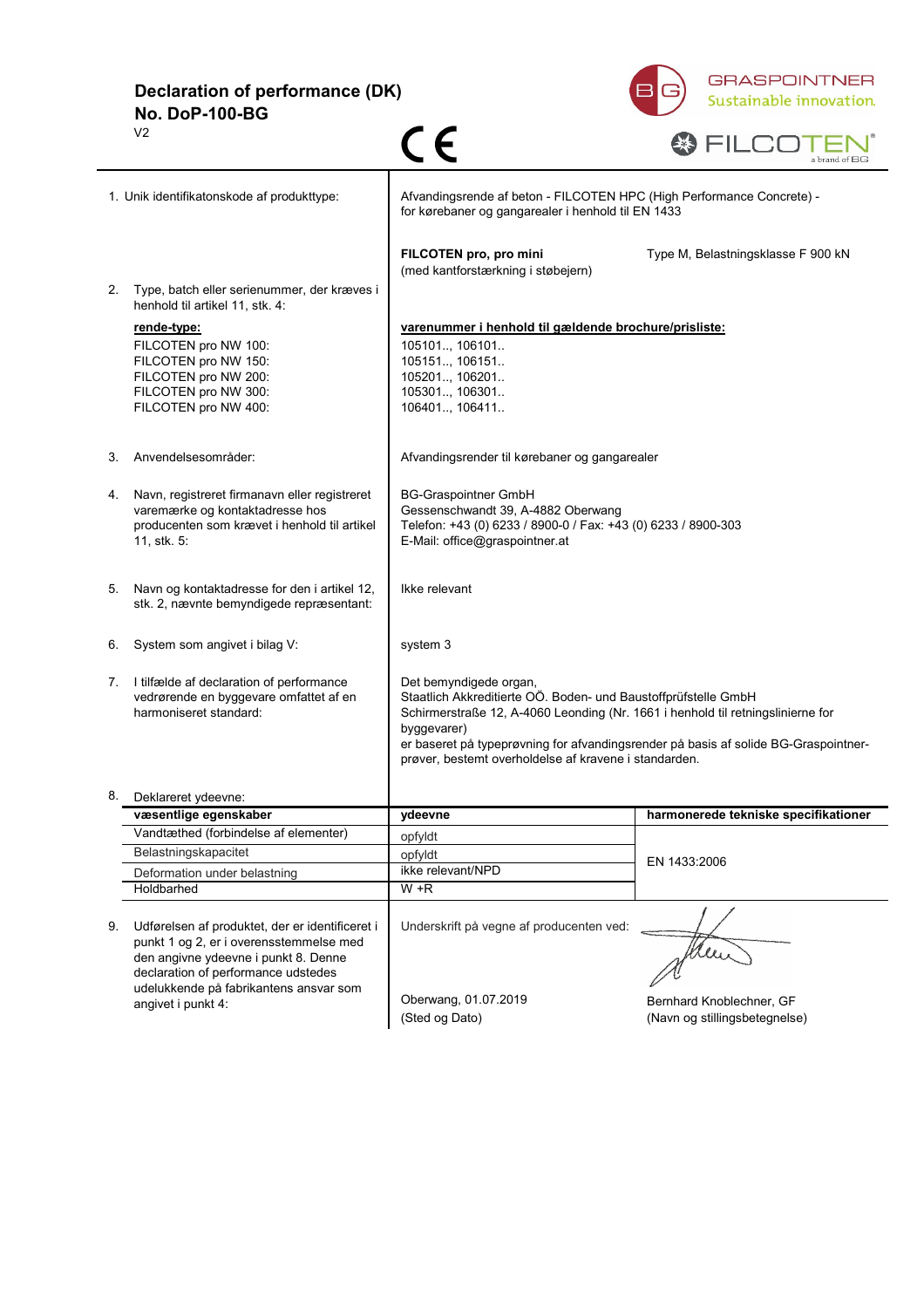**Declaration of performance (EN) No. DoP-100-BG**



|    | V <sub>2</sub>                                                                                                                                                                                                                 | CE                                                                                                                                                                                                                                                                                                                                                             | a brand of BG                                   |
|----|--------------------------------------------------------------------------------------------------------------------------------------------------------------------------------------------------------------------------------|----------------------------------------------------------------------------------------------------------------------------------------------------------------------------------------------------------------------------------------------------------------------------------------------------------------------------------------------------------------|-------------------------------------------------|
| 1. | Unique identification code of the product-type:                                                                                                                                                                                | drainage channels out of concret - FILCOTEN HPC (High Performance Concrete) -<br>for vehicular and pedestrian areas according to standard EN 1433                                                                                                                                                                                                              |                                                 |
|    |                                                                                                                                                                                                                                | FILCOTEN pro, pro mini<br>(with cast iron edge)                                                                                                                                                                                                                                                                                                                | Type M, cl. F 900 kN                            |
| 2. | Type, batch or serial number required<br>pursuant to Article 11(4):                                                                                                                                                            |                                                                                                                                                                                                                                                                                                                                                                |                                                 |
|    | channel-type:                                                                                                                                                                                                                  | articlenumbers according to currently valid brochure/price list:                                                                                                                                                                                                                                                                                               |                                                 |
|    | FILCOTEN pro NW 100:<br>FILCOTEN pro NW 150:<br>FILCOTEN pro NW 200:<br>FILCOTEN pro NW 300:<br>FILCOTEN pro NW 400:                                                                                                           | 105101, 106101<br>105151, 106151<br>105201., 106201<br>105301, 106301<br>106401, 106411                                                                                                                                                                                                                                                                        |                                                 |
| 3. | Intended use as forseen by the                                                                                                                                                                                                 | drainage channels for vehicular and pedestrian areas                                                                                                                                                                                                                                                                                                           |                                                 |
| 4. | Name, registered trade name or registered<br>trade mark and contact address of the<br>manufacturer as required pursuant to Article<br>$11(5)$ :                                                                                | <b>BG-Graspointner GmbH</b><br>Gessenschwandt 39, A-4882 Oberwang<br>Telefon: +43 (0) 6233 / 8900-0 / Fax: +43 (0) 6233 / 8900-303<br>E-Mail: office@graspointner.at                                                                                                                                                                                           |                                                 |
| 5. | Name and contact address of the authorised<br>representative specified in Article 12(2):                                                                                                                                       | not applicable                                                                                                                                                                                                                                                                                                                                                 |                                                 |
| 6. | System as set out in annex V:                                                                                                                                                                                                  | system 3                                                                                                                                                                                                                                                                                                                                                       |                                                 |
| 7. | In case of the declaration of performance<br>concerning a construction product covered by<br>a harmonised standard:                                                                                                            | The notified body,<br>Staatlich akkreditierte OÖ. Boden- und Baustoffprüfstelle GmbH<br>Schirmerstraße 12, A-4060 Leonding (No. 1661 according to building products<br>quideline)<br>based on type testings for drainage channels on the basis of solid BG-Graspointner<br>samples, has determined compliance with the requirements specified by the standard. |                                                 |
| 8. | Declared performance:                                                                                                                                                                                                          |                                                                                                                                                                                                                                                                                                                                                                |                                                 |
|    | essential characteristics                                                                                                                                                                                                      | performance                                                                                                                                                                                                                                                                                                                                                    | harmonised technical specifikation              |
|    | Water tightness (connection of elements)                                                                                                                                                                                       | fulfilled                                                                                                                                                                                                                                                                                                                                                      |                                                 |
|    | Load capacity                                                                                                                                                                                                                  | fulfilled                                                                                                                                                                                                                                                                                                                                                      | EN 1433:2006                                    |
|    | Deformation under load                                                                                                                                                                                                         | <b>NPD</b>                                                                                                                                                                                                                                                                                                                                                     |                                                 |
|    | durability                                                                                                                                                                                                                     | $W + R$                                                                                                                                                                                                                                                                                                                                                        |                                                 |
| 9. | The performance of the product identified in<br>points 1 and 2 is in conformity with the<br>declared performance in point 8. This<br>declaration of performance is issued under<br>the sole responsibility of the manufacturer | Signed for and on behalf of the<br>manufacturer by:                                                                                                                                                                                                                                                                                                            | Mer                                             |
|    | identified in point 4:                                                                                                                                                                                                         | Oberwang, 01.07.2019<br>(place and date of issue)                                                                                                                                                                                                                                                                                                              | Bernhard Knoblechner, GF<br>(name and function) |
|    |                                                                                                                                                                                                                                |                                                                                                                                                                                                                                                                                                                                                                |                                                 |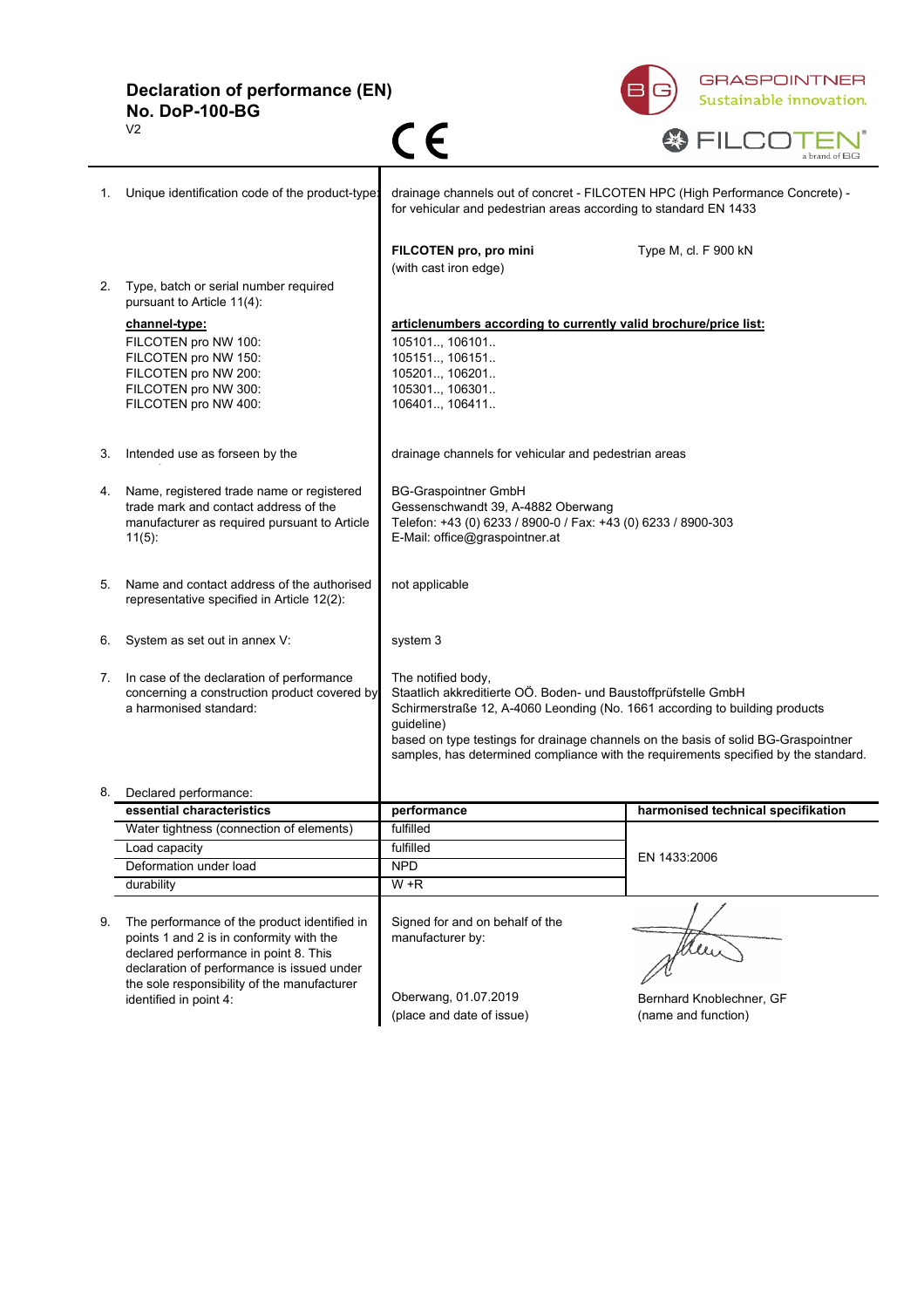**Déclaration de performance (FR) No. DoP-100-BG**  $C \in$ 

 $\overline{V2}$ 



|                                                           |                                                                                                                                                                                                                                             |                                                                                                                                                                                                                                                                                                                                                                                              | a pianu vi Lic                        |
|-----------------------------------------------------------|---------------------------------------------------------------------------------------------------------------------------------------------------------------------------------------------------------------------------------------------|----------------------------------------------------------------------------------------------------------------------------------------------------------------------------------------------------------------------------------------------------------------------------------------------------------------------------------------------------------------------------------------------|---------------------------------------|
| Code d'identification unique du type de<br>1.<br>produit: |                                                                                                                                                                                                                                             | Caniveaux de béton - FILCOTEN HPC (High Performance Concrete) -<br>pour zones véhiculaires et piétonnières selon la norme EN 1433                                                                                                                                                                                                                                                            |                                       |
|                                                           |                                                                                                                                                                                                                                             | FILCOTEN pro, pro mini<br>(avec cornières en fonte ductile)                                                                                                                                                                                                                                                                                                                                  | Type M, cl. F 900 kN                  |
| 2.                                                        | Type, lot ou numéro de série requis<br>conformément à l'article 11(4):                                                                                                                                                                      |                                                                                                                                                                                                                                                                                                                                                                                              |                                       |
|                                                           | Type de caniveau:<br>FILCOTEN pro NW 100:<br>FILCOTEN pro NW 150:<br>FILCOTEN pro NW 200:<br>FILCOTEN pro NW 300:<br>FILCOTEN pro NW 400:                                                                                                   | numéros d'articles selon la brochure / liste de prix en vigueur:<br>105101, 106101<br>105151 106151<br>105201, 106201<br>105301, 106301<br>106401., 106411.                                                                                                                                                                                                                                  |                                       |
| 3.                                                        | Utilisation prévue par le fabricant:                                                                                                                                                                                                        | caniveaux de drainage pour les zones véhiculaires et piétonnières                                                                                                                                                                                                                                                                                                                            |                                       |
| 4.                                                        | Nom, nom commercial enregistré ou marque<br>déposée et l'adresse de contact du fabricant<br>tel<br>que requis à l'article 11(5):                                                                                                            | <b>BG-Graspointner GmbH</b><br>Gessenschwandt 39, A-4882 Oberwang<br>Telefon: +43 (0) 6233 / 8900-0 / Fax: +43 (0) 6233 / 8900-303<br>E-Mail: office@graspointner.at                                                                                                                                                                                                                         |                                       |
| 5.                                                        | Nom et adresse de contact du représentant<br>autorisé spécifié à l'article 12(2):                                                                                                                                                           | non applicable                                                                                                                                                                                                                                                                                                                                                                               |                                       |
| 6.                                                        | Système tel que défini dans l'annexe V:                                                                                                                                                                                                     | système 3                                                                                                                                                                                                                                                                                                                                                                                    |                                       |
| 7.                                                        | En cas de déclaration de performance<br>concernant un produit de construction<br>couvert par une norme harmonisée:                                                                                                                          | L'organisme notifié,<br>Staatlich akkreditierte OÖ. Boden- und Baustoffprüfstelle GmbH<br>Schirmerstraße 12, A-4060 Leonding<br>(N ° 1661 selon la directive sur les produits de construction)<br>est basé sur des essais de type pour les caniveaux de drainage, sur la base<br>d'échantillons solides BG-Graspointner, déterminée la conformitée aux exigences<br>spécifiées par la norme. |                                       |
| 8.                                                        | Performance déclarée:                                                                                                                                                                                                                       |                                                                                                                                                                                                                                                                                                                                                                                              |                                       |
|                                                           | caractéristiques essentielles                                                                                                                                                                                                               | performance                                                                                                                                                                                                                                                                                                                                                                                  | spécifications techniques harmonisées |
|                                                           | Étanchéité à l'eau (raccordement des                                                                                                                                                                                                        | fulfilled                                                                                                                                                                                                                                                                                                                                                                                    |                                       |
|                                                           | Capacité de chargement                                                                                                                                                                                                                      | fulfilled                                                                                                                                                                                                                                                                                                                                                                                    | EN 1433:2006                          |
|                                                           | Déformation sous charge<br>durabilité                                                                                                                                                                                                       | <b>NPD</b><br>$W + R$                                                                                                                                                                                                                                                                                                                                                                        |                                       |
|                                                           |                                                                                                                                                                                                                                             |                                                                                                                                                                                                                                                                                                                                                                                              |                                       |
| 9.                                                        | Les performances du produit identifié aux<br>points 1 et 2 sont conformes aux<br>performances déclarées au point 8. Cette<br>déclaration des performances est établie<br>sous la seule responsabilité du fabricant<br>identifié au point 4: | Signé pour et au nom du fabricant par:<br>Oberwang, 01.07.2019                                                                                                                                                                                                                                                                                                                               | Bernhard Knoblechner, GF              |
|                                                           |                                                                                                                                                                                                                                             | (lieu et date de délivrance)                                                                                                                                                                                                                                                                                                                                                                 | (Nom et Fonction)                     |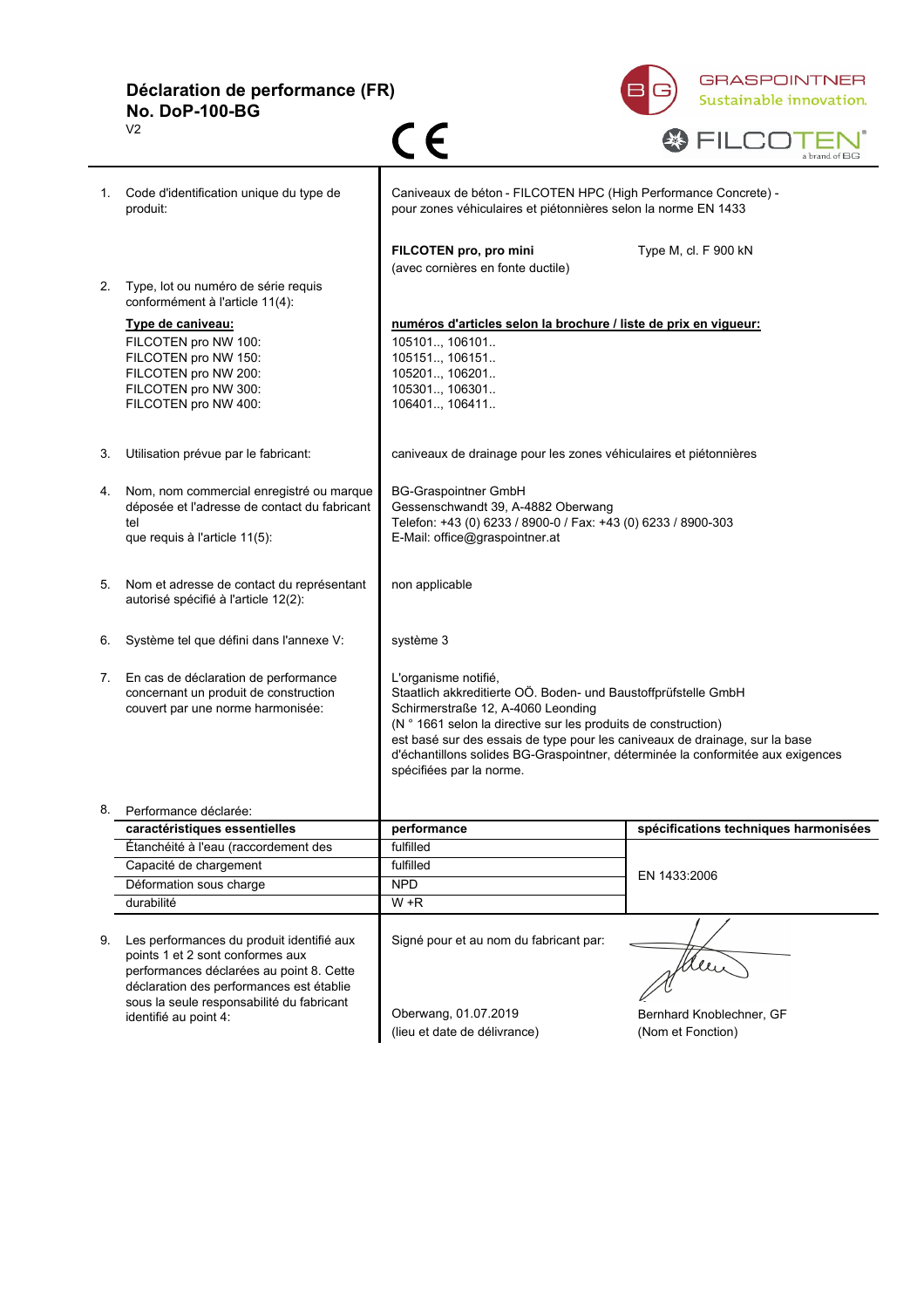#### **Izjava o svojstvima (HR) Br. DoP-100-BG** V2



| 1. | Oznaka proizvoda:                                                             | Kanalice za odvodnju površinskih voda iz betona FILCOTEN HPC (High Performance<br>Concrete) za prometne površine prema EN 1433 |                                                                                       |
|----|-------------------------------------------------------------------------------|--------------------------------------------------------------------------------------------------------------------------------|---------------------------------------------------------------------------------------|
|    |                                                                               | FILCOTEN pro, pro mini<br>(sa rubom od nodularnog lijeva)                                                                      | Tip M, KI. F 900 kN                                                                   |
| 2. | Identifikacijski broj proizvoda prema Članku                                  |                                                                                                                                |                                                                                       |
|    | 11, Odjeljak 4:<br>Tip kanalice:                                              | Broj proizvoda:                                                                                                                |                                                                                       |
|    | FILCOTEN pro NW 100:                                                          | 105101, 106101                                                                                                                 |                                                                                       |
|    | FILCOTEN pro NW 150:                                                          | 105151, 106151                                                                                                                 |                                                                                       |
|    | FILCOTEN pro NW 200:<br>FILCOTEN pro NW 300:                                  | 105201, 106201<br>105301, 106301                                                                                               |                                                                                       |
|    | FILCOTEN pro NW 400:                                                          | 106401, 106411                                                                                                                 |                                                                                       |
|    |                                                                               |                                                                                                                                |                                                                                       |
| 3. | Predviđeno područje primjene:                                                 | Kanalice za prihvat i odvodnju površinskih voda sa površina pješačkog i prometnog                                              |                                                                                       |
| 4. | Podaci o proizvođaču prema Članku 11,                                         | <b>BG-Graspointner GmbH</b>                                                                                                    |                                                                                       |
|    | Odjeljak 5:                                                                   | Gessenschwandt 39, A-4882 Oberwang                                                                                             |                                                                                       |
|    |                                                                               | Telefon: +43 (0) 6233 / 8900-0 / Fax: +43 (0) 6233 / 8900-303<br>E-Mail: office@graspointner.at                                |                                                                                       |
|    |                                                                               |                                                                                                                                |                                                                                       |
| 5. | Podaci o ovlaštenom tijelu:                                                   | nije relevantno                                                                                                                |                                                                                       |
|    |                                                                               |                                                                                                                                |                                                                                       |
| 6. | Sustav prema Prilogu V:                                                       | Sustav 3                                                                                                                       |                                                                                       |
| 7. | Ime i identifikacijski broj ovlaštenog tijela:                                | Ovlašteni organ,                                                                                                               |                                                                                       |
|    |                                                                               | Staatlich akkreditierte, OÖ. Boden- und Baustoffprüfstelle GmbH,                                                               |                                                                                       |
|    |                                                                               | Schirmerstraße 12, A-4060 Leonding (Br. ° 1661 prema Općim građevinskim<br>uzancama)                                           |                                                                                       |
|    |                                                                               |                                                                                                                                | specifično za kanalice za odvodnju površinskih voda, na bazi podloga i ispitivanja od |
|    |                                                                               | strane BG-Graspointnera, a u suglasnosti sa zahtjevanim Normama.                                                               |                                                                                       |
|    | 8. Objavljena svojstva:                                                       |                                                                                                                                |                                                                                       |
|    | Bitne značajke                                                                | Svojstva                                                                                                                       | Harmonizirana tehnička Specifikacija                                                  |
|    | Vodonepropusnost                                                              | zadovoljava                                                                                                                    |                                                                                       |
|    | Nosivost                                                                      | zadovoljava                                                                                                                    | EN 1433:2006                                                                          |
|    | Deformacija pod opterećenjem                                                  | nije relevantno/NPD<br>W +R                                                                                                    |                                                                                       |
|    | Trajnost                                                                      |                                                                                                                                |                                                                                       |
| 9. | Svojstva proizvoda prema Brojevima 1 i 2                                      | Potpisano u ime proizvođača:                                                                                                   |                                                                                       |
|    | odgovaraju objavljenim svojstvima prema                                       |                                                                                                                                |                                                                                       |
|    | Broju 8. Odgovoran ua izdavanje ovog<br>Uvjerenja o sukladnosti je isključivo |                                                                                                                                |                                                                                       |
|    | proizvođač prema Broju 4:                                                     |                                                                                                                                |                                                                                       |
|    |                                                                               | Oberwang, 01.07.2019                                                                                                           | Bernhard Knoblechner, GF                                                              |
|    |                                                                               | (Mjesto i datum izdavanja)                                                                                                     | (Ime i funkcija)                                                                      |

 $C \in$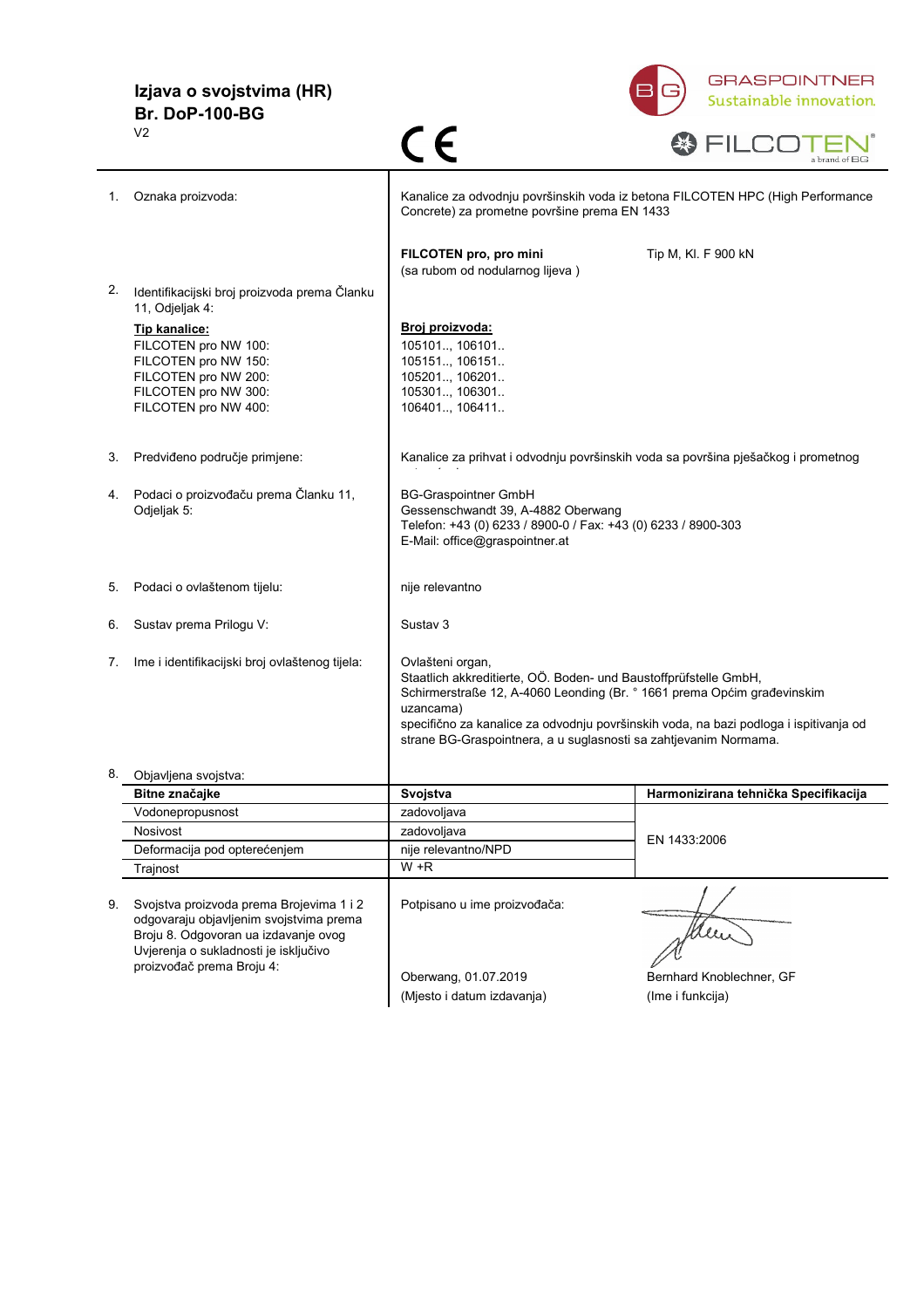**Teljesítménynyilatkozat (HU) Nr. DoP-100-BG**



|    | V <sub>2</sub>                                                                                                                                                                                         | ( $\epsilon$                                                                                                                                                                                                                                                                                                                                                       | a brand of BG                                                 |
|----|--------------------------------------------------------------------------------------------------------------------------------------------------------------------------------------------------------|--------------------------------------------------------------------------------------------------------------------------------------------------------------------------------------------------------------------------------------------------------------------------------------------------------------------------------------------------------------------|---------------------------------------------------------------|
| 1. | Termék típus egyedi azonosító kódja:                                                                                                                                                                   | Beton vízelvezető folyóka - FILCOTEN HPC (High Performance Concrete) -<br>anyagból közlekedési területekhez EN 1433 szabvány alapján.                                                                                                                                                                                                                              |                                                               |
|    |                                                                                                                                                                                                        | FILCOTEN pro, pro mini<br>(öntöttvas tokkal)                                                                                                                                                                                                                                                                                                                       | M típusú F 900 kN terhelési osztályig                         |
| 2. | Cikkszám jelölés, amely lehetővé teszi az<br>építési termékek azonosítását 11. cikk (4.)<br>bekezdésének értelmében:                                                                                   |                                                                                                                                                                                                                                                                                                                                                                    |                                                               |
|    | <b>Folyókatípus:</b><br>FILCOTEN pro NW 100:                                                                                                                                                           | Az aktuálisan érvényes árlista/termékkatalógus szerinti cikkszám<br>105101, 106101                                                                                                                                                                                                                                                                                 |                                                               |
|    | FILCOTEN pro NW 150:<br>FILCOTEN pro NW 200:<br>FILCOTEN pro NW 300:<br>FILCOTEN pro NW 400:                                                                                                           | 105151, 106151<br>105201, 106201<br>105301, 106301<br>106401, 106411                                                                                                                                                                                                                                                                                               |                                                               |
|    | 3. A termék gyártó által meghatározott<br>megnevezése, vagy rendeltetései az<br>alkalmazott harmonizált műszaki előírással<br>összhangban:                                                             | Vízelvezető folyókák csapadékvíz összegyűjtésére és elvezetésére gyalogos- és/vagy<br>gépkocsiforgalom által használt területeken.                                                                                                                                                                                                                                 |                                                               |
|    | 4. A gyártó neve, bejegyzett kereskedelmi neve<br>illetve védjegye, valamint értesítési címe a<br>11. cikk (5.) bekezdésében előírtaknak<br>megfelelően:                                               | <b>BG-Graspointner GmbH</b><br>Gessenschwandt 39, A-4882 Oberwang<br>Telefon: +43 (0) 6233 / 8900-0 / Fax: +43 (0) 6233 / 8900-303<br>E-Mail: office@graspointner.at                                                                                                                                                                                               |                                                               |
| 5. | Meghatalmazott neve és értesítési címe,<br>akinek a megbízása körében a 12 cikk (2.)<br>bekezdésében meghatározott feladatok<br>tartoznak:                                                             | nem értelmezhető                                                                                                                                                                                                                                                                                                                                                   |                                                               |
| 6. | Az termékek teljesítménye állandóságának<br>értékelésére és ellenőrzésére szolgáló, az V.<br>melléklet szerint rendszer:                                                                               | 3-as rendszer                                                                                                                                                                                                                                                                                                                                                      |                                                               |
| 7. | Ebben az esetben a harmonizált szabványok<br>által szabályozott építési termékekre<br>vonatkozó gyártói nyilatkozatot jóváhagyta:                                                                      | Kiállító megnevezése<br>Államilag akkeridtált OÖ. Boden- und Baustoffprüfstelle GmbH<br>Schirmerstraße 12, A-4060 Leonding<br>(az 1661. sz. építési termékekre vonatkozó irányelvek szerint)<br>megállapította, hogy a véletlenszerűen kiválasztott BG Graspointner vízelvezető<br>rendszer minták, az e termékre vonatkozó szabvány követelményeknek megfelelnek. |                                                               |
|    | 8. Nyilatokzat szerinti teljesítmény:                                                                                                                                                                  |                                                                                                                                                                                                                                                                                                                                                                    |                                                               |
|    | Alapvető tulajdonságok                                                                                                                                                                                 | Teljesítmény                                                                                                                                                                                                                                                                                                                                                       | Harmonizált műszaki előírások                                 |
|    | Vízzáróság (az elemek csatlakozásánál)                                                                                                                                                                 | megfelel                                                                                                                                                                                                                                                                                                                                                           |                                                               |
|    | Terhelhetőség                                                                                                                                                                                          | megfelel                                                                                                                                                                                                                                                                                                                                                           | EN 1433:2006                                                  |
|    | Elformálodás terhelés alatt                                                                                                                                                                            | nem releváns/NPD                                                                                                                                                                                                                                                                                                                                                   |                                                               |
|    | Tartósság                                                                                                                                                                                              | W +R                                                                                                                                                                                                                                                                                                                                                               |                                                               |
| 9. | Az 1. és 2. pontban meghatározott termék<br>teljesítménye megfelel a 8. pontban<br>feltüntetett nyilatokzat szerinti<br>teljesítménynek. E teljesítménynyilatozat<br>kiadásáért kizárólag a 4. pontban | A gyártó nevében és részéről aláíró<br>személy:                                                                                                                                                                                                                                                                                                                    |                                                               |
|    | meghatározott gyártó felelős:                                                                                                                                                                          | Oberwang, 01.07.2019<br>kiállítás helye és dátuma                                                                                                                                                                                                                                                                                                                  | Bernhard Knoblechner, ügyvezető igazgató<br>(név és beosztás) |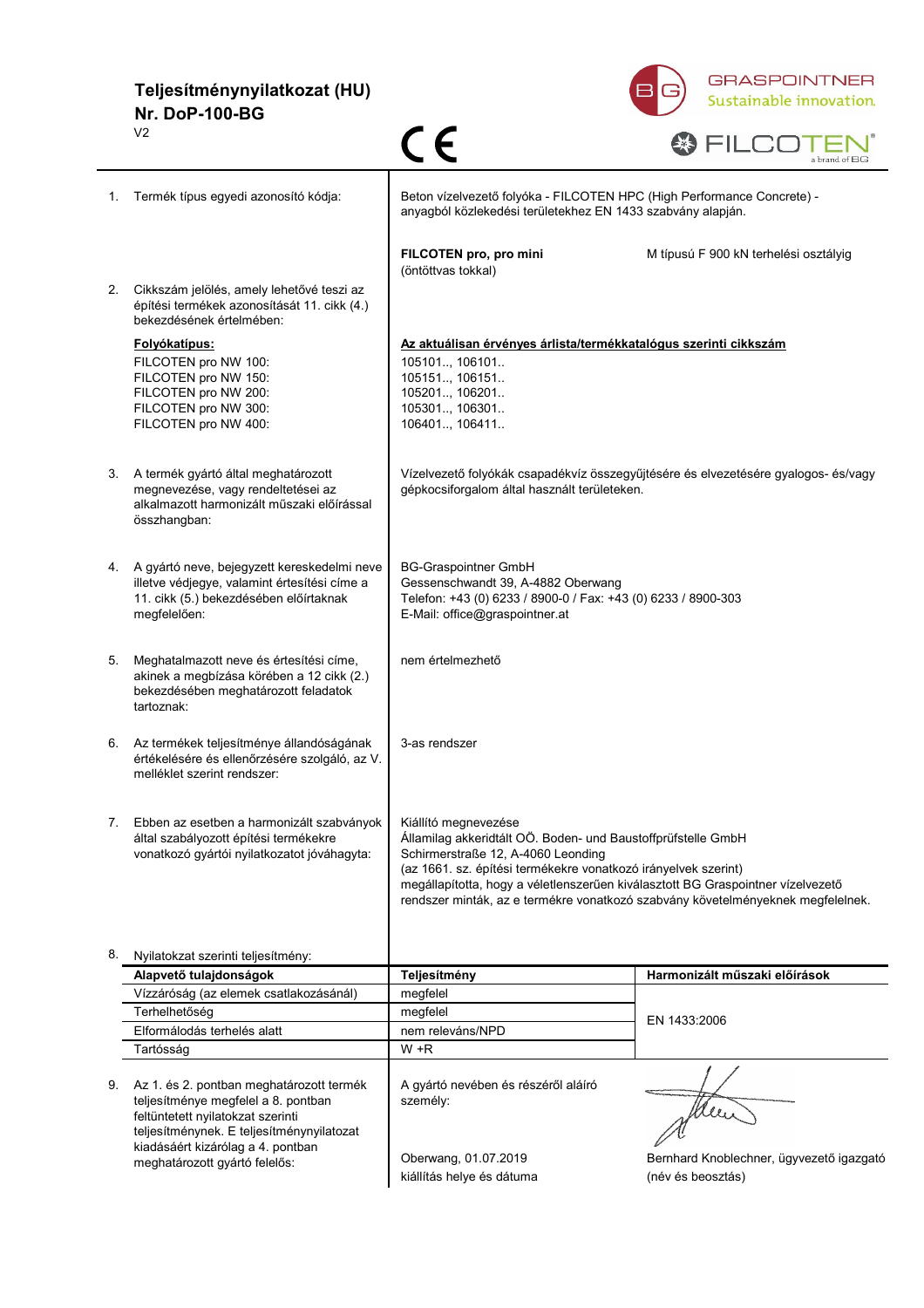**Dchiarazione di Prestazione (IT) No. DoP-100-BG**  $C \subseteq$ V2



|    |                                                                                                                                                                                                                                            |                                                                                                                                                                                                                                                                                                                                                                                                     | a brand of BG                                                                           |
|----|--------------------------------------------------------------------------------------------------------------------------------------------------------------------------------------------------------------------------------------------|-----------------------------------------------------------------------------------------------------------------------------------------------------------------------------------------------------------------------------------------------------------------------------------------------------------------------------------------------------------------------------------------------------|-----------------------------------------------------------------------------------------|
| 1. | Descrizione univoca del prodotto tipo:                                                                                                                                                                                                     | Canalette di drenaggio in calcestruzzo - FILCOTEN HPC (High Performance Concrete)<br>- per aree soggette al passaggio di veicoli e pedoni in accordo alla norma EN1433                                                                                                                                                                                                                              |                                                                                         |
|    |                                                                                                                                                                                                                                            | FILCOTEN pro, pro mini<br>(con bordo in ghisa duttile)                                                                                                                                                                                                                                                                                                                                              | Tipo M, fino a classe di carico F 900                                                   |
| 2. | Famiglia, serie, tipo e codici che consentano<br>l'identificazione del prodotto da costruzione ai<br>sensi dell'Articolo 11(4):                                                                                                            |                                                                                                                                                                                                                                                                                                                                                                                                     |                                                                                         |
|    | Tipo di canale:<br>FILCOTEN pro NW 100:<br>FILCOTEN pro NW 150:<br>FILCOTEN pro NW 200:<br>FILCOTEN pro NW 300:<br>FILCOTEN pro NW 400:                                                                                                    | Codice identificativo come da listino prezzi/catalogo corrente:<br>105101, 106101<br>105151, 106151<br>105201, 106201<br>105301, 106301<br>106401, 106411                                                                                                                                                                                                                                           |                                                                                         |
| 3. | Uso previsto del prodotto:                                                                                                                                                                                                                 | veicoli e/o pedoni nel rispetto delle norme di posa dettate dal fabbricante                                                                                                                                                                                                                                                                                                                         | Raccolta e convogliamento delle acque di superficie nelle aree soggette al passaggio di |
| 4. | Nome, denominazione commerciale<br>registrata e indirizzo del fabbricante cui<br>all'Articolo 11(5):                                                                                                                                       | <b>BG-Graspointner GmbH</b><br>Gessenschwandt 39, A-4882 Oberwang<br>Telefono: +43 (0) 6233 / 8900-0 / Fax: +43 (0) 6233 / 8900-303<br>E-Mail: office@graspointner.at                                                                                                                                                                                                                               |                                                                                         |
| 5. | Nome e indirizzo del mandatario il cui<br>mandato copre i compiti cui all'Articolo 12(2):                                                                                                                                                  | Non applicabile                                                                                                                                                                                                                                                                                                                                                                                     |                                                                                         |
| 6. | Sistema di valutazione della costanza di<br>prestazione del prodotto:                                                                                                                                                                      | Sistema 3.                                                                                                                                                                                                                                                                                                                                                                                          |                                                                                         |
| 7. | Nel caso di una Dichiarazione di Prestazione<br>relativa ad un prodotto da costruzione per il<br>quale è applicabile una norma armonizzata:                                                                                                | Nome e identificazione dell'organismo notificato:<br>Staatlich akkreditierte OÖ. Boden- und Baustoffprüfstelle GmbH<br>Schirmerstraße 12, A-4060 Leonding<br>(No. 1661 in accordo con la linea guida per i prodotti da costruzione)<br>si basa sui test di tipo per i canali di drenaggio, sulla base di campioni BG-<br>Graspointner, determinati in accordo ai requisiti specificati dalla norma. |                                                                                         |
|    | 8. Prestazione dichiarata:                                                                                                                                                                                                                 |                                                                                                                                                                                                                                                                                                                                                                                                     |                                                                                         |
|    | Caratteristiche essenziali                                                                                                                                                                                                                 | Prestazioni dichiarate                                                                                                                                                                                                                                                                                                                                                                              | Norma armonizzata di riferimento                                                        |
|    | Tenuta all'acqua (giunzione delle canalette)                                                                                                                                                                                               | Soddisfatta                                                                                                                                                                                                                                                                                                                                                                                         |                                                                                         |
|    | Capacità portante                                                                                                                                                                                                                          | Soddisfatta                                                                                                                                                                                                                                                                                                                                                                                         | EN 1433:2006                                                                            |
|    | Deformazione sotto carico                                                                                                                                                                                                                  | nessuna/NPD                                                                                                                                                                                                                                                                                                                                                                                         |                                                                                         |
|    | Durabilità                                                                                                                                                                                                                                 | $W + R$                                                                                                                                                                                                                                                                                                                                                                                             |                                                                                         |
| 9. | La prestazione del prodotto di cui ai punti 1 e<br>2 è conforme alla prestazione dichiarata al<br>punto 8. Si rilascia la presente dichiarazione<br>di prestazione sotto la responsabilità<br>esclusiva del fabbricante di cui al punto 4: | Firmato a nome e per conto del<br>produttore da:<br>Oberwang, 01.07.2019                                                                                                                                                                                                                                                                                                                            | Bernhard Knoblechner, GF                                                                |
|    |                                                                                                                                                                                                                                            | (luogo e data del rilascio)                                                                                                                                                                                                                                                                                                                                                                         | (Nominativo e ruolo)                                                                    |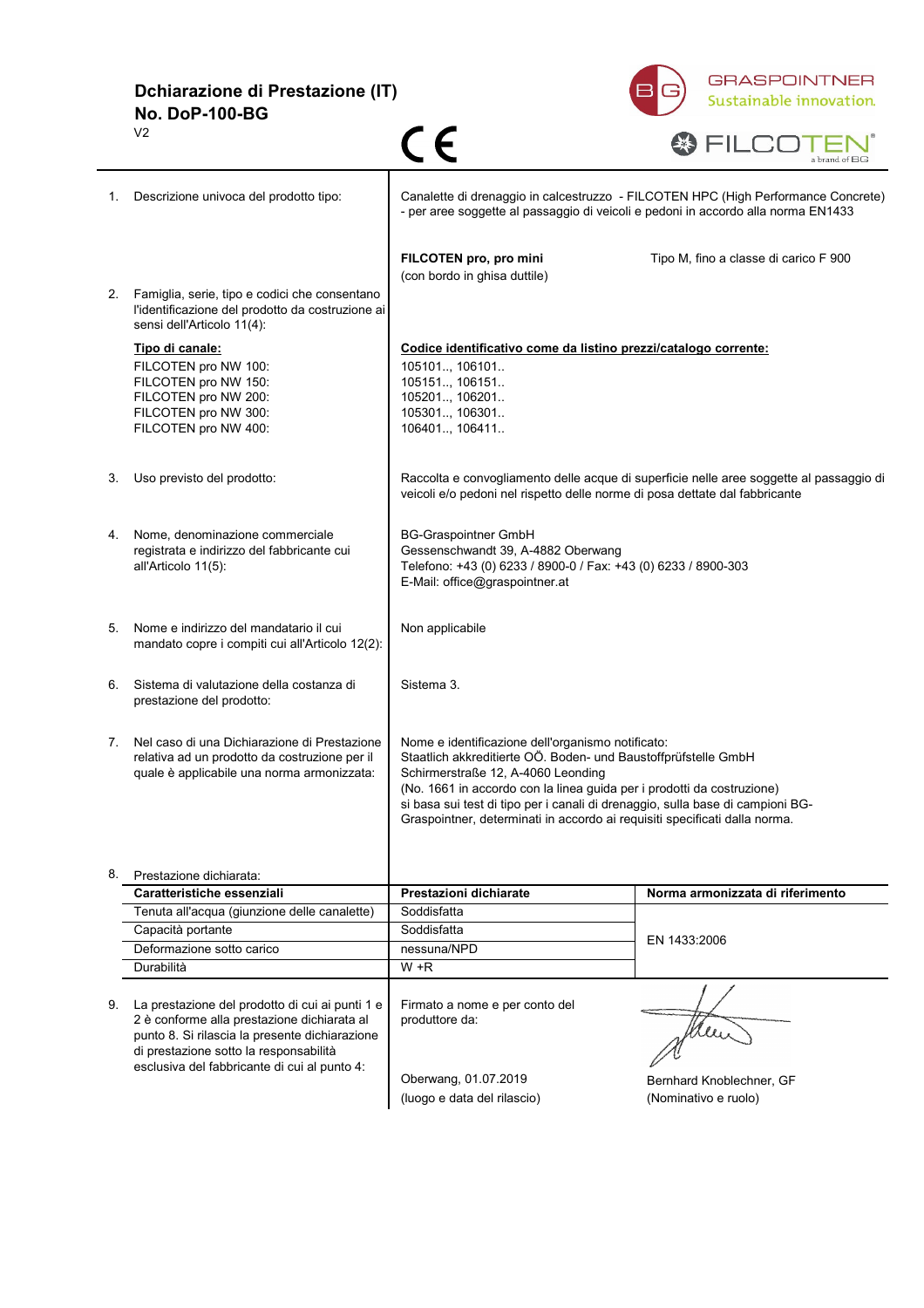### **Atitikties deklaracija (LT) Nr. DoP-100-BG** V2



|                                                    | V <sub>2</sub>                                                                                                                                                                                                                                          | $\in \epsilon$                                                                                                                                                                                                                                                                                                                                     | a brand of BG                   |
|----------------------------------------------------|---------------------------------------------------------------------------------------------------------------------------------------------------------------------------------------------------------------------------------------------------------|----------------------------------------------------------------------------------------------------------------------------------------------------------------------------------------------------------------------------------------------------------------------------------------------------------------------------------------------------|---------------------------------|
| Produkto tipo unikalus identifikavimo kodas:<br>1. |                                                                                                                                                                                                                                                         | latakai pagaminti iš betono - FILCOTEN HPC (High Performance Concrete) -<br>automobilinio eismo ir pėsčiųjų takams, pagal standarto EN 1433 keliamus<br>reikalavimus.                                                                                                                                                                              |                                 |
|                                                    |                                                                                                                                                                                                                                                         | FILCOTEN pro, pro mini<br>(ketaus kraštu)                                                                                                                                                                                                                                                                                                          | Tipas M, kl. F 900 kN           |
| 2.                                                 | Tipo, partijos arba serijos numeris leidžiantis<br>identifikuoti statybos produktą pagal straipsnį<br>$11(4)$ :                                                                                                                                         |                                                                                                                                                                                                                                                                                                                                                    |                                 |
|                                                    | latako-tipas:<br>FILCOTEN pro NW 100:<br>FILCOTEN pro NW 150:<br>FILCOTEN pro NW 200:<br>FILCOTEN pro NW 300:<br>FILCOTEN pro NW 400:                                                                                                                   | produkto kodai atitinkantys prekes galiojančiame kataloge/kainoaštyje:<br>105101, 106101<br>105151, 106151<br>105201, 106201<br>105301, 106301<br>106401, 106411                                                                                                                                                                                   |                                 |
| 3.                                                 | Produkto naudojimas pagal gamintojo<br>instrukcijas:                                                                                                                                                                                                    | drenažo latakai skirti automobilinio eismo ir pėsčiųjų takams                                                                                                                                                                                                                                                                                      |                                 |
| 4.                                                 | Gamintojo pavadinimas, registruotas prekės<br>pavadinimas arba registruotas prekės<br>ženklas ir gamintojo kontaktinis adresas,<br>pagal straipsnį 11(5):                                                                                               | <b>BG-Graspointner GmbH</b><br>Gessenschwandt 39, A-4882 Oberwang<br>Telefonas: +43 (0) 6233 / 8900-0 / Fax: +43 (0) 6233 / 8900-303<br>El.paštas: office@graspointner.at                                                                                                                                                                          |                                 |
| 5.                                                 | Įgalioto atstovo pavadinimas ir kontaktinis<br>adresas, pagal straipsnį 12(2):                                                                                                                                                                          | netaikoma                                                                                                                                                                                                                                                                                                                                          |                                 |
| 6.                                                 | Eksploatacinių savybių pastovumo vertinimo<br>ir tikrinimo sistema pagal straipsnį V:                                                                                                                                                                   | sistema 3                                                                                                                                                                                                                                                                                                                                          |                                 |
| 7.                                                 | Statybinių produktų, kuriems taikomas<br>darnusis standartas eksploatacinių savybių<br>deklaravimo įstaiga:                                                                                                                                             | Akredituota įstaiga:<br>Staatlich akkreditierte OÖ. Boden- und Baustoffprüfstelle GmbH<br>Schirmerstraße 12, A-4060 Leonding (Nr. 1661 remiantis statybos produktų<br>nuorodomis)<br>pasirinkus latakų bandymo metodą, remiantis tvirtais BG-Graspointner pavyzdžiais,<br>nustatyta, kad produktų kokybė atitinką standarto keliamus reikalavimus. |                                 |
| 8.                                                 | Deklaruojami parametrai:                                                                                                                                                                                                                                |                                                                                                                                                                                                                                                                                                                                                    |                                 |
|                                                    | esminės charakteristikos                                                                                                                                                                                                                                | eksploatacinės savybės                                                                                                                                                                                                                                                                                                                             | darnioji techninė specifikacija |
|                                                    | Nelaidumas vandeniui (elementų jungtys)                                                                                                                                                                                                                 | atitinka                                                                                                                                                                                                                                                                                                                                           |                                 |
|                                                    | Atsparumas apkrovai                                                                                                                                                                                                                                     | atitinka                                                                                                                                                                                                                                                                                                                                           | EN 1433:2006                    |
|                                                    | Deformacija esant apkrovai                                                                                                                                                                                                                              | <b>NPD</b>                                                                                                                                                                                                                                                                                                                                         |                                 |
|                                                    | Tvirtumas                                                                                                                                                                                                                                               | W +R                                                                                                                                                                                                                                                                                                                                               |                                 |
| 9.                                                 | 1 ir 2 punktuose nurodyto produkto<br>eksploatacinės savybės atitinka<br>deklaruojamas savybes paminėtas 8 punkte.<br>Ši eksploatacinių savybių deklaracija<br>pateikiama vadovaujantis Reglamentu (ES)<br>305/2011, atsakomybė už jos turinį tenką tik | Pasirašyta gamintojo ir jo vardu:<br>Oberwang, 01.07.2019                                                                                                                                                                                                                                                                                          | Bernhard Knoblechner, GF        |
|                                                    | gamintojui paminėtam 4 punkte:                                                                                                                                                                                                                          | (išdavimo vieta ir data)                                                                                                                                                                                                                                                                                                                           | (vardas pavardė ir pareigos)    |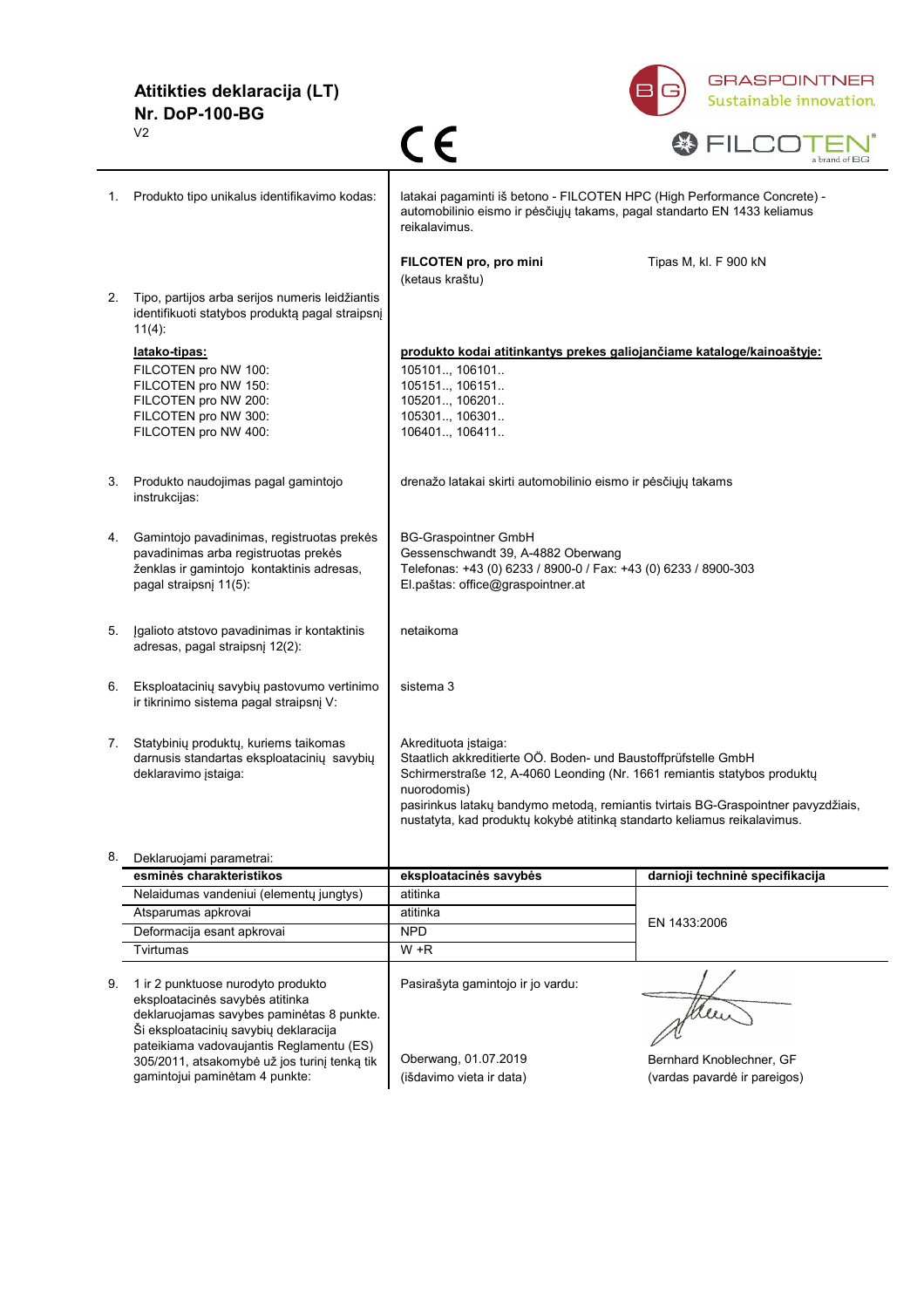### **Ytelseserklæring (NO) No. DoP-100-BG**



|    | V <sub>2</sub>                                                                                                                                                                                                              | C E                                                                                                                                                                                                                                                                                                                                                    | a brand of BG                       |
|----|-----------------------------------------------------------------------------------------------------------------------------------------------------------------------------------------------------------------------------|--------------------------------------------------------------------------------------------------------------------------------------------------------------------------------------------------------------------------------------------------------------------------------------------------------------------------------------------------------|-------------------------------------|
| 1. | Unik identifikasjonskode av produkttypen:                                                                                                                                                                                   | Dreneringsrenner av betong- FILCOTEN HPC (High Performance Concrete) -<br>for områder med kjøretøy og gående, i henhold til EN 1433 standarden                                                                                                                                                                                                         |                                     |
| 2. | Type, batch eller serienummer som kreves i                                                                                                                                                                                  | FILCOTEN pro, pro mini<br>(med støpejerns kant)                                                                                                                                                                                                                                                                                                        | Type M, cl. F 900 kN                |
|    | henhold til artikkel 11(4):                                                                                                                                                                                                 |                                                                                                                                                                                                                                                                                                                                                        |                                     |
|    | Renne type:<br>FILCOTEN pro NW 100:<br>FILCOTEN pro NW 150:<br>FILCOTEN pro NW 200:<br>FILCOTEN pro NW 300:<br>FILCOTEN pro NW 400:                                                                                         | Artikkelnummer i henhold til gjeldende brosjyre / prisliste:<br>105101 106101<br>105151, 106151<br>105201, 106201<br>105301., 106301.<br>106401., 106411.                                                                                                                                                                                              |                                     |
| 3. | Tiltenkt bruk som forutsatt av produsenten:                                                                                                                                                                                 | Dreneringsrenner til bruk for områder med kjøretøy og gående                                                                                                                                                                                                                                                                                           |                                     |
| 4. | Navn, registrert varemerke navn eller<br>registrert varemerke og kontaktadresse til<br>produsenten etter behov i henhold til artikkel<br>11 nr. 5:                                                                          | <b>BG-Graspointner GmbH</b><br>Gessenschwandt 39, A-4882 Oberwang<br>Telefon: +43 (0) 6233 / 8900-0 / Fax: +43 (0) 6233 / 8900-303<br>E-Mail: office@graspointner.at                                                                                                                                                                                   |                                     |
| 5. | Navn og kontaktadresse til den autoriserte<br>representanten angitt i artikkel 12 nr. 2:                                                                                                                                    | Ikke aktuelt                                                                                                                                                                                                                                                                                                                                           |                                     |
| 6. | System som angitt i vedlegg V:                                                                                                                                                                                              | System 3                                                                                                                                                                                                                                                                                                                                               |                                     |
| 7. | I tilfelle av ytelseserklæring vedrørende et<br>byggprodukt som omfattes av en harmonisert<br>standard:                                                                                                                     | Akkrediterings ansvarlig<br>Staatlich akkreditierte OÖ. Boden- und Baustoffprüfstelle GmbH<br>Schirmerstraße 12, A-4060 Leonding (Nr. 1661 i henhold til retningslinjene for<br>byggevarer)<br>er basert på typetesting for dreneringskanaler, på grunnlag av solide BG-Graspointner-<br>prøver, fastslått samsvar med kravene fastsatt av standarden. |                                     |
|    | Deklarert ytelse:                                                                                                                                                                                                           |                                                                                                                                                                                                                                                                                                                                                        |                                     |
|    | Viktige egenskaper                                                                                                                                                                                                          | Ytelse                                                                                                                                                                                                                                                                                                                                                 | Teknisk spesifikasjon i henhold til |
|    | Vanntetthet (tilkobling av elementer)                                                                                                                                                                                       | Oppfylt                                                                                                                                                                                                                                                                                                                                                |                                     |
|    | Belastnings kapasitet                                                                                                                                                                                                       | Oppfylt                                                                                                                                                                                                                                                                                                                                                |                                     |
|    | Deformasjon under belastning                                                                                                                                                                                                | <b>NPD</b>                                                                                                                                                                                                                                                                                                                                             | EN 1433:2006                        |
|    | Holdbarthet/Varighet                                                                                                                                                                                                        | $W + R$                                                                                                                                                                                                                                                                                                                                                |                                     |
| 9. | Utførelsen av produktet som er identifisert i<br>punkt 1 og 2, er i samsvar med den<br>deklarerte ytelsen i punkt 8. Denne<br>ytelseserklæringen er utstedt på eget ansvar<br>av produsenten som er identifisert i punkt 4: | Signert for og på vegne av produsenten<br>av:<br>Oberwang, 01.07.2019                                                                                                                                                                                                                                                                                  | Mexi<br>Bernhard Knoblechner, GF    |
|    |                                                                                                                                                                                                                             | (Sted og dato for utstedelse)                                                                                                                                                                                                                                                                                                                          | (Navn og stilling)                  |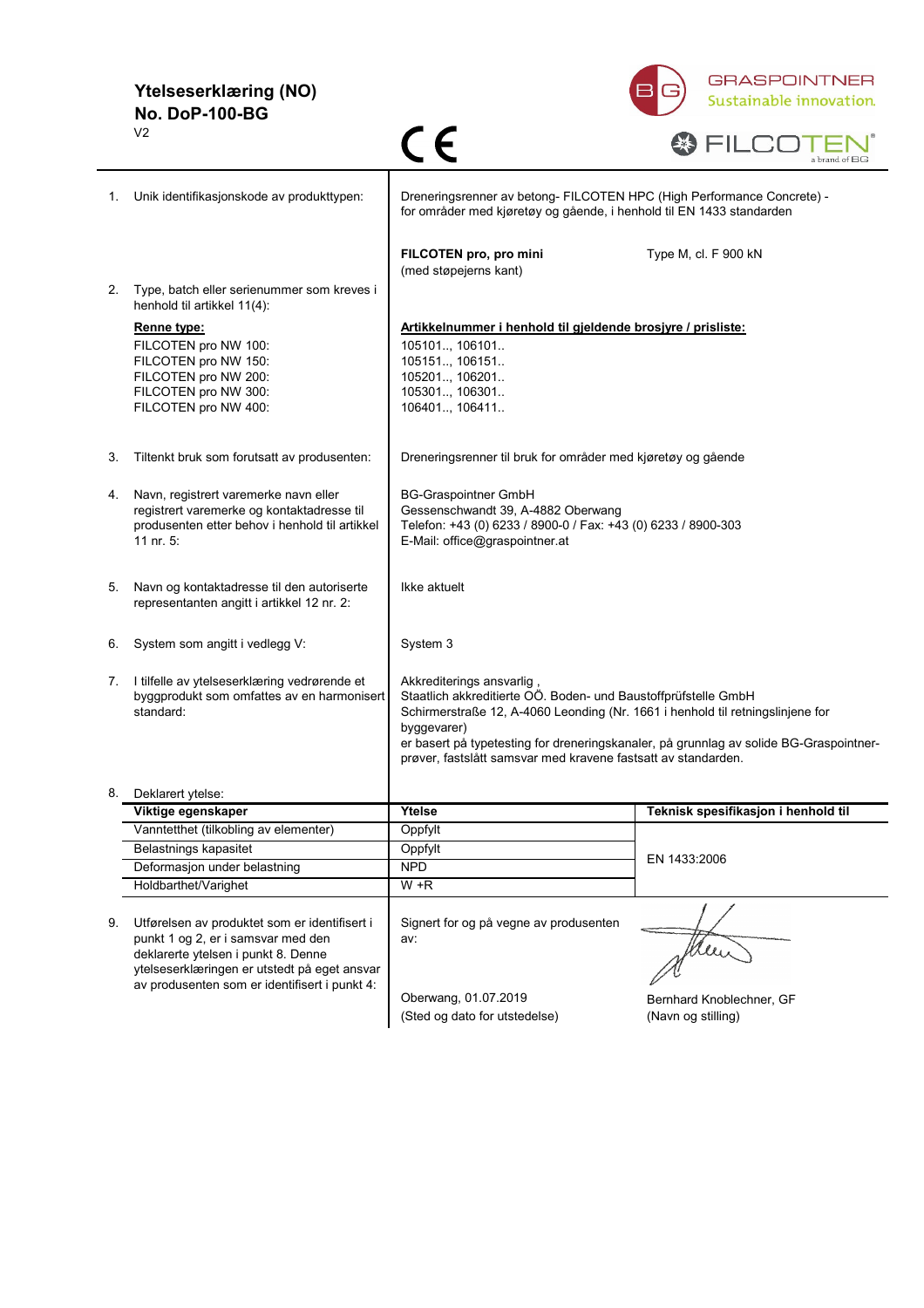**Deklaracja Własności Użytkowych (PL) nr DoP-100-BG**  $C \in$ V2



|    |                                                                                                         |                                                                                                                                            | a brand of BG                                                                     |
|----|---------------------------------------------------------------------------------------------------------|--------------------------------------------------------------------------------------------------------------------------------------------|-----------------------------------------------------------------------------------|
| 1. | Niepowtarzalny kod identyfikacyjny typu<br>wyrobu:                                                      | Korytka odwodnieniowe wykonane z betonu - FILCOTEN HPC (High Performance<br>Concrete) - dla ruchu pieszego i kołowego według normy EN 1433 |                                                                                   |
|    |                                                                                                         | FILCOTEN pro, pro mini<br>(z krawędzią żeliwną)                                                                                            | Typ M, klasa F 900 kN                                                             |
| 2. | Numer produktu umożliwiający identyfikację<br>wyrobu budowlanego, wymagany zgodnie z<br>art. 11 ust. 4: |                                                                                                                                            |                                                                                   |
|    | Typ korytka:                                                                                            | Numery produktów wg aktualnych katalogów / list cenowych:                                                                                  |                                                                                   |
|    | FILCOTEN pro NW 100:                                                                                    | 105101, 106101                                                                                                                             |                                                                                   |
|    | FILCOTEN pro NW 150:<br>FILCOTEN pro NW 200:                                                            | 105151, 106151<br>105201, 106201                                                                                                           |                                                                                   |
|    | FILCOTEN pro NW 300:                                                                                    | 105301, 106301                                                                                                                             |                                                                                   |
|    | FILCOTEN pro NW 400:                                                                                    | 106401, 106411                                                                                                                             |                                                                                   |
| 3. | Przewidziane przez producenta zamierzone                                                                | Korytka odwadniające do przyjmowania i odprowadzania wód powierzchniowych na                                                               |                                                                                   |
|    | zastosowanie:                                                                                           | obszarach przeznaczonych do ruchu pieszego i/lub pojazdów.                                                                                 |                                                                                   |
|    | 4. Adres kontaktowy producenta, wymagany                                                                | <b>BG-Graspointner GmbH</b>                                                                                                                |                                                                                   |
|    | zgodnie z art. 11 ust. 5:                                                                               | Gessenschwandt 39, A-4882 Oberwang<br>Telefon: +43 (0) 6233 / 8900-0 / Fax: +43 (0) 6233 / 8900-303                                        |                                                                                   |
|    |                                                                                                         | E-Mail: office@graspointner.at                                                                                                             |                                                                                   |
|    |                                                                                                         |                                                                                                                                            |                                                                                   |
| 5. | Nazwa i adres kontaktowy upoważnionego<br>przedstawiciela zgodnie z art. 12 ust. 2:                     | nie dotyczy                                                                                                                                |                                                                                   |
|    |                                                                                                         |                                                                                                                                            |                                                                                   |
| 6. | System oceny zgodnie z załącznikiem V:                                                                  | System 3                                                                                                                                   |                                                                                   |
| 7. | W przypadku deklaracji właściwości                                                                      | Jednostka notyfikowana,                                                                                                                    |                                                                                   |
|    | użytkowych dotyczącej wyrobu budowlanego<br>objętego normą zharmonizowaną:                              | Staatlich akkreditierte, OÖ. Boden- und Baustoffprüfstelle GmbH<br>Schirmerstraße 12, A-4060 Leonding                                      |                                                                                   |
|    |                                                                                                         | (Nr 1661 zgodnie z wytycznymi dla wyrobów budowlanych)                                                                                     |                                                                                   |
|    |                                                                                                         | Graspointer, określiła zgodność z wymaganiami podanymi w normie.                                                                           | na podstawie badań typu korytek odwadniających wykonanych na próbkach stałych BG- |
|    |                                                                                                         |                                                                                                                                            |                                                                                   |
| 8. | Deklarowane właściwości użytkowe:                                                                       |                                                                                                                                            |                                                                                   |
|    | Zasadnicze charakterystyki                                                                              | Właściwości użytkowe                                                                                                                       | Zharmonizowana specyfikacja<br>techniczna                                         |
|    | Wodoszczelność (połączenie elementów)                                                                   | spełnione                                                                                                                                  |                                                                                   |
|    | Udźwig/nośność                                                                                          | spełnione                                                                                                                                  | norma EN 1433:2006                                                                |
|    | Odkształcenie pod obciążeniem<br>Trwałość                                                               | <b>NPD</b><br>$W + R$                                                                                                                      |                                                                                   |
|    |                                                                                                         |                                                                                                                                            |                                                                                   |
| 9. | Właściwości użytkowe wyrobu określone w                                                                 | W imieniu producenta podpisał(-a):                                                                                                         |                                                                                   |
|    | pkt 1 i 2 są zgodne z właściwościami<br>użytkowymi deklarowanymi w pkt 8.                               |                                                                                                                                            |                                                                                   |
|    | Niniejsza deklaracja właściwości użytkowych                                                             |                                                                                                                                            |                                                                                   |
|    | wydana zostaje na wyłączną                                                                              |                                                                                                                                            |                                                                                   |
|    | odpowiedzialność producenta określonego w<br>pkt 4:                                                     | Oberwang, 01.07.2019<br>(Miejsce i data wydania)                                                                                           | Bernhard Knoblechner, GF<br>(Imię i Nazwisko, stanowisko)                         |
|    |                                                                                                         |                                                                                                                                            |                                                                                   |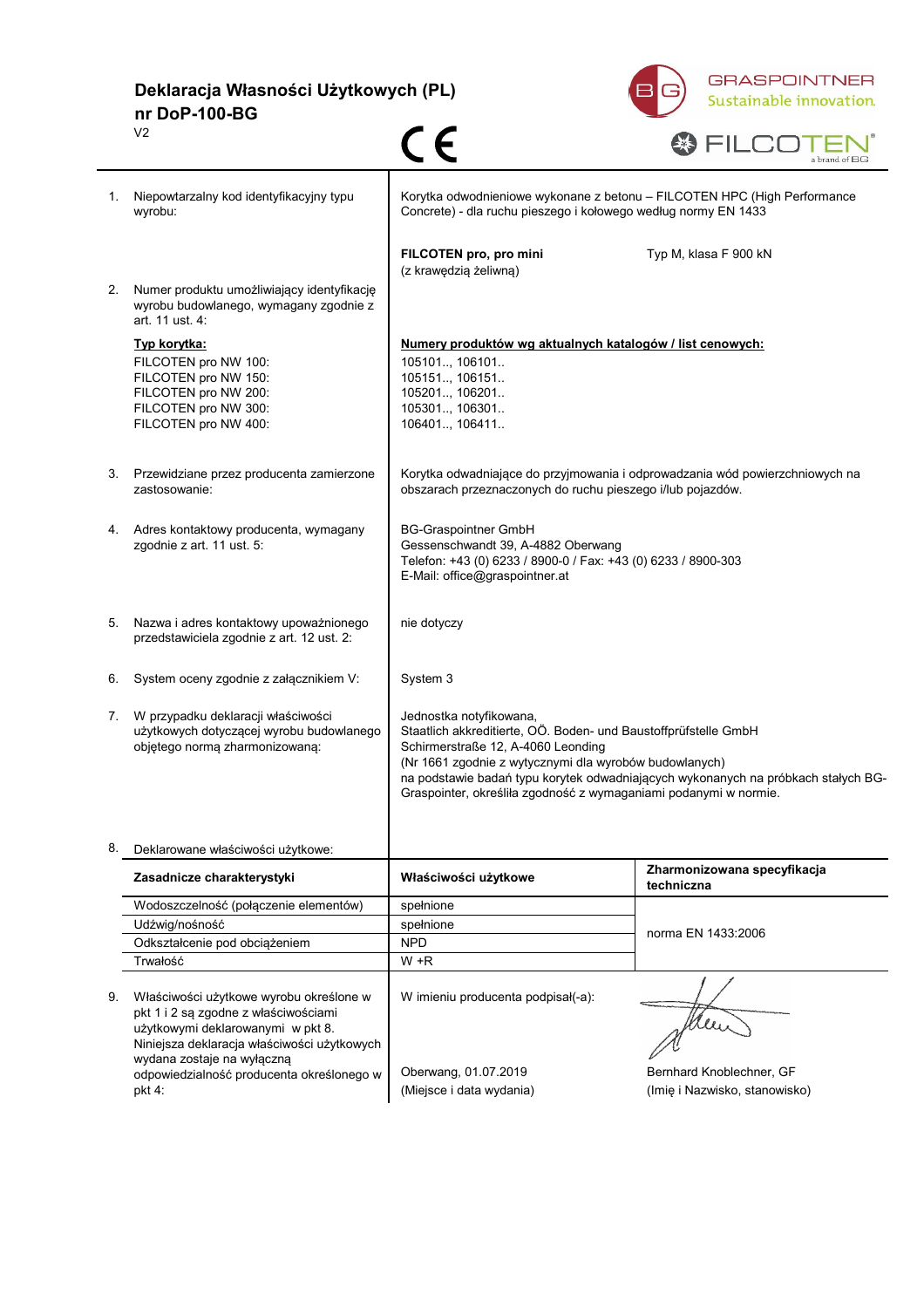**Declaratia de performanta (RO) Nr. DoP-100-BG**

 $C \in$ 

 $\sqrt{2}$ 





|    |                                                                                                                                                                                                                                               |                                                                                                                                                                                                                                                                                                                                                          | 1.111111111111                                  |
|----|-----------------------------------------------------------------------------------------------------------------------------------------------------------------------------------------------------------------------------------------------|----------------------------------------------------------------------------------------------------------------------------------------------------------------------------------------------------------------------------------------------------------------------------------------------------------------------------------------------------------|-------------------------------------------------|
|    | Cod unic de identificare al produsului-tip:                                                                                                                                                                                                   | Rigole de drenaj din beton - FILCOTEN HPC (High Performance Concrete) -<br>pentru suprafete pietonale si carosabile conform EN 1433                                                                                                                                                                                                                      |                                                 |
|    |                                                                                                                                                                                                                                               | FILCOTEN pro, pro mini<br>(cu muchie din fonta)                                                                                                                                                                                                                                                                                                          | Tip M, cl. F 900 kN                             |
| 2. | Tipul, lotul sau numărul de serie sau orice alt<br>element care permite identificarea produsului<br>pentru construcții (astfel cum este solicitat la<br>articolul 11 alineatul (4)):                                                          |                                                                                                                                                                                                                                                                                                                                                          |                                                 |
|    | Tipul rigolei:<br>FILCOTEN pro NW 100:<br>FILCOTEN pro NW 150:<br>FILCOTEN pro NW 200:<br>FILCOTEN pro NW 300:<br>FILCOTEN pro NW 400:                                                                                                        | Articolele în conformitate cu brosura / lista de preturi valabile în prezent:<br>105101, 106101<br>105151, 106151<br>105201, 106201<br>105301, 106301<br>106401., 106411.                                                                                                                                                                                |                                                 |
| 3. | Utilizarea sau utilizările preconizate ale<br>produsului pentru construcții, în conformitate<br>cu specificația tehnică ar-monizată aplicabilă<br>(astfel cum este prevăzut de fabricant):                                                    | Rigole de drenaj pentru preluarea si evacuarea apelor de suprafata in zone pietonale<br>si/sau cu trafic auto.                                                                                                                                                                                                                                           |                                                 |
| 4. | Numele, denumirea socială sau marca<br>înregistrată și adresa de contact a<br>fabricantului (astfel cum se solicită în temeiul<br>articolului 11 alineatul (5):                                                                               | <b>BG-Graspointner GmbH</b><br>Gessenschwandt 39, A-4882 Oberwang<br>Telefon: +43 (0) 6233 / 8900-0 / Fax: +43 (0) 6233 / 8900-303<br>E-Mail: office@graspointner.at                                                                                                                                                                                     |                                                 |
| 5. | (După caz) Numele și adresa de contact a<br>reprezentantului autorizat (al cărui mandat<br>acoperă atribuțiile specifi-cate la articolul 12<br>alineatul (2) din Regulamentul (UE) nr.<br>305/2011):                                          | Nu se aplica                                                                                                                                                                                                                                                                                                                                             |                                                 |
| 6. | Sistemul sau sistemele de evaluare și<br>verificare a constanței performanței<br>produsului pentru construcții (astfel cum este<br>prevăzut în anexa V):                                                                                      | Sistem 3                                                                                                                                                                                                                                                                                                                                                 |                                                 |
|    | In cazul declaratiei de performata privind un<br>produs pentru constructii acoperit de un<br>standard armonizat:                                                                                                                              | Organismul notificat.<br>Staatlich akkreditierte OÖ. Boden- und Baustoffprüfstelle GmbH<br>Schirmerstraße 12, A-4060 Leonding<br>(Nr. 1661 conform directivelor pentru produse pentru construcții)<br>a stabilit conformitatea cu cerințele specificate de standard pe baza testelor de tip<br>aplicate unor mostre de rigole de drenaj BG Graspointner. |                                                 |
| 8. | Performante declarate:                                                                                                                                                                                                                        |                                                                                                                                                                                                                                                                                                                                                          |                                                 |
|    | Caracteristici esentiale                                                                                                                                                                                                                      | Performanta                                                                                                                                                                                                                                                                                                                                              | Specificatiile tehnice armonizate               |
|    | Etanseitate la apa (imbinarea elementelor)                                                                                                                                                                                                    | adecvata                                                                                                                                                                                                                                                                                                                                                 |                                                 |
|    | Clasa de sarcini                                                                                                                                                                                                                              | adecvata                                                                                                                                                                                                                                                                                                                                                 | EN 1433:2006                                    |
|    | Deformare la incarcatura                                                                                                                                                                                                                      | nu este relevant/NPD                                                                                                                                                                                                                                                                                                                                     |                                                 |
|    | Rezistenta la uzura                                                                                                                                                                                                                           | $W + R$                                                                                                                                                                                                                                                                                                                                                  |                                                 |
| 9. | Performanta produsului identificat la punctele<br>1 si 2 este in conformitate cu performanta<br>declarata de la punctul 8. Aceasta declaratie<br>de performanta este emisa pe raspunderea<br>exclusiva a fabricantului identificat la punctul | Semnata pentru si in numele fabricantului<br>de catre:                                                                                                                                                                                                                                                                                                   |                                                 |
|    | 4.                                                                                                                                                                                                                                            | Oberwang, 01.07.2019<br>(Locul si data emiterii)                                                                                                                                                                                                                                                                                                         | Bernhard Knoblechner, GF<br>(Numele si functia) |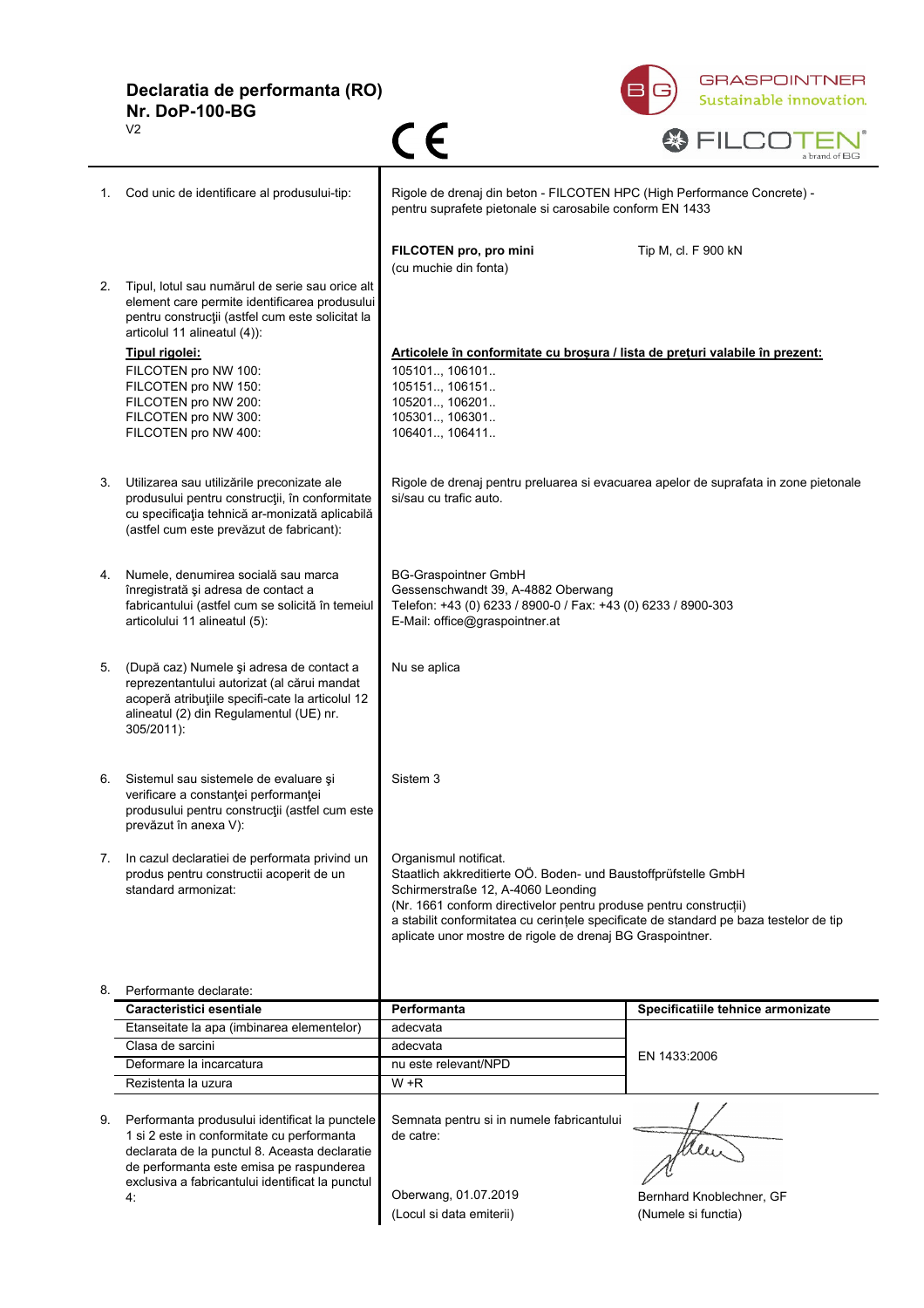**Vyhlásenie o parametroch (SK) č. DoP-100-BG**



|    | V <sub>2</sub>                                                                                                                                                                                     | $\epsilon$                                                                                                                                                                                                                                                                                                               | a brand of BG                                              |  |
|----|----------------------------------------------------------------------------------------------------------------------------------------------------------------------------------------------------|--------------------------------------------------------------------------------------------------------------------------------------------------------------------------------------------------------------------------------------------------------------------------------------------------------------------------|------------------------------------------------------------|--|
| 1. | 1. Jedinečný identifikačný kód typu výrobku:                                                                                                                                                       | Odvodňovacie žľaby z betónu - FILCOTEN HPC (High Performance Concrete) -<br>pre pozemné komunikácie podľa normy EN 1433                                                                                                                                                                                                  |                                                            |  |
|    |                                                                                                                                                                                                    | FILCOTEN pro, pro mini<br>(s liatinovými hranami)                                                                                                                                                                                                                                                                        | Typ M, triedy F 900 kN                                     |  |
| 2. | Typ, ako sa vyžaduje podľa článku 11 ods. 4:                                                                                                                                                       |                                                                                                                                                                                                                                                                                                                          |                                                            |  |
|    | Typ žľabu:<br>FILCOTEN pro NW 100:<br>FILCOTEN pro NW 150:<br>FILCOTEN pro NW 200:<br>FILCOTEN pro NW 300:<br>FILCOTEN pro NW 400:                                                                 | Artiklové číslo podľa aktuálne platnej brožúry / cenníka:<br>105101., 106101.<br>105151, 106151<br>105201., 106201<br>105301, 106301<br>106401, 106411                                                                                                                                                                   |                                                            |  |
| 3. | Zamýšľané použitia stavebného výrobku,<br>ktoré uvádza výrobca, v súlade s<br>uplatniteľnou harmonizovanou tech-nickou<br>špecifikáciou:                                                           | Odvodňovacie žľaby z betónu pre absobciu a odvod povrchovej vody z plôch pre<br>chodcov a automobilovú dopravu.                                                                                                                                                                                                          |                                                            |  |
| 4. | Meno, registrované obchodné meno alebo<br>registrovaná ochranná známka a kontaktná<br>adresa výrobcu, ako sa vyžaduje podľa<br>článku 11 ods. 5:                                                   | <b>BG-Graspointner GmbH</b><br>Gessenschwandt 39, A-4882 Oberwang<br>Telefon: +43 (0) 6233 / 8900-0 / Fax: +43 (0) 6233 / 8900-303<br>E-Mail: office@graspointner.at                                                                                                                                                     |                                                            |  |
| 5. | V prípade potreby meno a kontaktná adresa<br>splnomocneného zástupcu, ktorého<br>splnomocnenie zahŕňa úlohy<br>vymedzené v článku 12 ods. 2:                                                       | neuplatňuje sa                                                                                                                                                                                                                                                                                                           |                                                            |  |
| 6. | Systém alebo systémy posudzovania a<br>overovania nemennosti parametrov<br>stavebného výrobku, ako sa uvádzajú v<br>prílohe V:                                                                     | Systém 3                                                                                                                                                                                                                                                                                                                 |                                                            |  |
| 7. | V prípade vyhlásenia o parametroch<br>týkajúceho sa stavebného výrobku, na ktorý<br>sa vzťahuje harmonizovaná norma:                                                                               | Notifikovaná inštitúcia,<br>Staatlich akkreditierte OÖ. Boden- und Baustoffprüfstelle GmbH<br>Schirmerstraße 12, A-4060 Leonding (č.1661 podľa predpisov pre stavebné výrobky)<br>vypracované na základe skúšky typu odvodňovacieho žľabu a uskutočnených skúšok<br>spoločnosti BG-Graspointner podľa požiadaviek normy. |                                                            |  |
| 8. | Deklarované parametre:                                                                                                                                                                             |                                                                                                                                                                                                                                                                                                                          |                                                            |  |
|    | Podstatné vlastnosti                                                                                                                                                                               | Deklarované parametre                                                                                                                                                                                                                                                                                                    | Harmonizovaná technická špecifikácia                       |  |
|    | Vodotesnosť spojov (spoje elementov)                                                                                                                                                               | spĺňa                                                                                                                                                                                                                                                                                                                    | EN 1433:2006                                               |  |
|    | Nosnosť                                                                                                                                                                                            | spĺňa                                                                                                                                                                                                                                                                                                                    |                                                            |  |
|    | Deformácia pod tllakom                                                                                                                                                                             | neurčené/NPD                                                                                                                                                                                                                                                                                                             |                                                            |  |
|    | Odolnosť voči poveternostným vplyvom                                                                                                                                                               | $W + R$                                                                                                                                                                                                                                                                                                                  |                                                            |  |
| 9. | Parametre výrobku uvedené v bodoch 1 a 2<br>sú v zhode s deklarovanými parametrami v<br>bode 8. Toto vyhlásenie o parametroch sa<br>vydáva na výhradnú zodpovednosť výrobcu<br>uvedeného v bode 4: | Podpísal(-a) za a v mene výrobcu:                                                                                                                                                                                                                                                                                        | Men                                                        |  |
|    |                                                                                                                                                                                                    | Oberwang, 01.07.2019<br>(miesto a dátum vydania)                                                                                                                                                                                                                                                                         | Bernhard Knoblechner, výkonný riaditeľ<br>(meno a funkcia) |  |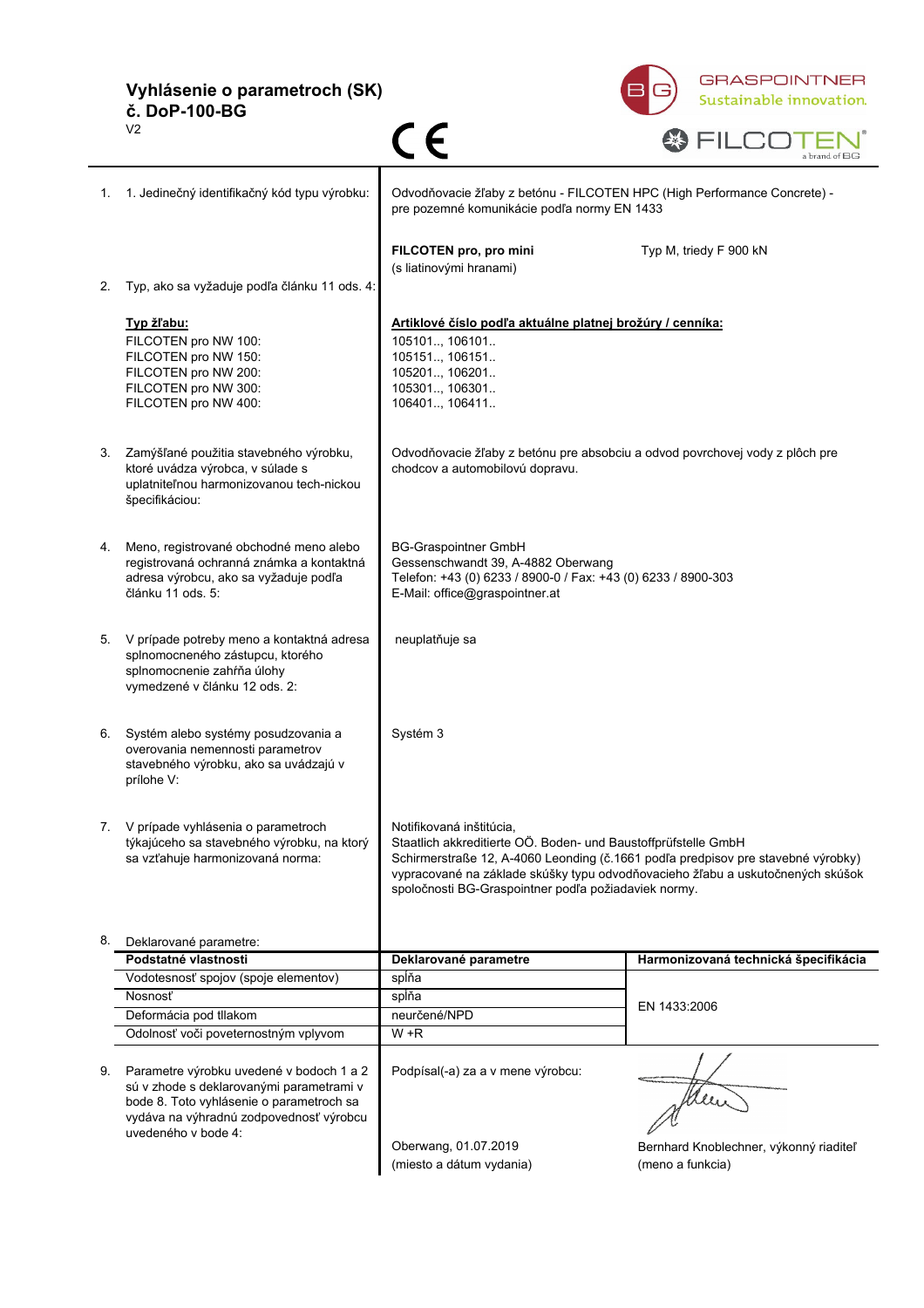**Declaration of performance (SR) No. DoP-100-BG**



|    | V <sub>2</sub>                                                                                                                                                                                     | C E                                                                                                                                                                                                                                                                                                                                    | a brand of BG                                |
|----|----------------------------------------------------------------------------------------------------------------------------------------------------------------------------------------------------|----------------------------------------------------------------------------------------------------------------------------------------------------------------------------------------------------------------------------------------------------------------------------------------------------------------------------------------|----------------------------------------------|
| 1. | Jedinstveni identifikacioni kod vrste proizvoda:                                                                                                                                                   | drenažni kanali od betona - FILCOTEN HPC (High Performance Concrete) -<br>za vozila i pešačka područja prema standardu EN 1433                                                                                                                                                                                                         |                                              |
| 2. | Tip, količina ili serijski broj potreban u skladu                                                                                                                                                  | FILCOTEN pro, pro mini<br>(sa liveno gvozdenim ivicama)                                                                                                                                                                                                                                                                                | Tip M, kl. F 900 kN                          |
|    | sa Članom 11(4):                                                                                                                                                                                   |                                                                                                                                                                                                                                                                                                                                        |                                              |
|    | tip kanala:<br>FILCOTEN pro NW 100:<br>FILCOTEN pro NW 150:<br>FILCOTEN pro NW 200:<br>FILCOTEN pro NW 300:<br>FILCOTEN pro NW 400:                                                                | artikli po važećoj brošuri/cenovniku:<br>105101, 106101<br>105151, 106151<br>105201, 106201<br>105301, 106301<br>106401., 106411.                                                                                                                                                                                                      |                                              |
| 3. | Predviđena upotreba naznačena od strane<br>proizvođača:                                                                                                                                            | drenažni kanali za vozila i pešačka područja                                                                                                                                                                                                                                                                                           |                                              |
| 4. | Ime, registrovano trgovačko ime ili<br>registrovana robna marka i kontakt adresa<br>proizvođača u skladu sa Članom 11(5):                                                                          | <b>BG-Graspointner GmbH</b><br>Gessenschwandt 39, A-4882 Oberwang<br>Telefon: +43 (0) 6233 / 8900-0 / Fax: +43 (0) 6233 / 8900-303<br>E-Mail: office@graspointner.at                                                                                                                                                                   |                                              |
| 5. | Ime i kontakt adresa ovlašćenog<br>predstavnika navedenog u Članu 12(2):                                                                                                                           | nije primenljivo                                                                                                                                                                                                                                                                                                                       |                                              |
| 6. | Sistem koji je naveden u aneksu V:                                                                                                                                                                 | sistem 3                                                                                                                                                                                                                                                                                                                               |                                              |
| 7. | U slučaju da se sertifikat odnosi na<br>građevinski proizvod koji pokriva<br>harmonizovani standard:                                                                                               | Ovlašćeno telo,<br>Staatlich akkreditierte OÖ. Boden- und Baustoffprüfstelle GmbH<br>Schirmerstraße 12, A-4060 Leonding (Br. 1661 prema smernicama građevinskog<br>proizvoda)<br>zasniva se na ispitivanju tipa za drenažne kanale na osnovu BG-Graspointner uzoraka,<br>utvrđivanju usaglašenosti sa zahtevima navedenim u standardu. |                                              |
| ୪. | Deklarisane perfomanse:                                                                                                                                                                            |                                                                                                                                                                                                                                                                                                                                        |                                              |
|    | osnovne karakteristike                                                                                                                                                                             | perfomanse                                                                                                                                                                                                                                                                                                                             | usklađene tehničke specifikacije             |
|    | Vodootpornost (povezivanje elemenata)                                                                                                                                                              | ispunjeno                                                                                                                                                                                                                                                                                                                              |                                              |
|    | Klasa opterećenja                                                                                                                                                                                  | ispunjeno                                                                                                                                                                                                                                                                                                                              | EN 1433:2006                                 |
|    | Deformacija pod teretom                                                                                                                                                                            | <b>NPD</b>                                                                                                                                                                                                                                                                                                                             |                                              |
|    | izdržljivost                                                                                                                                                                                       | $W + R$                                                                                                                                                                                                                                                                                                                                |                                              |
| 9. | Perfomanse proizvode navedenog u tačkama<br>1 i 2 su u skladu sa deklarisanom<br>perfomansom u tački 8. Ova deklaracija o<br>perfomansama se izdaje pod isključivom<br>odgovornošću proizvođača 4: | Potpisan za i u ime proizvođača od<br>strane:                                                                                                                                                                                                                                                                                          | Men                                          |
|    |                                                                                                                                                                                                    | Oberwang, 01.07.2019<br>(mesto i datum izdavanja)                                                                                                                                                                                                                                                                                      | Bernhard Knoblechner, GF<br>(Ime i Funkcija) |